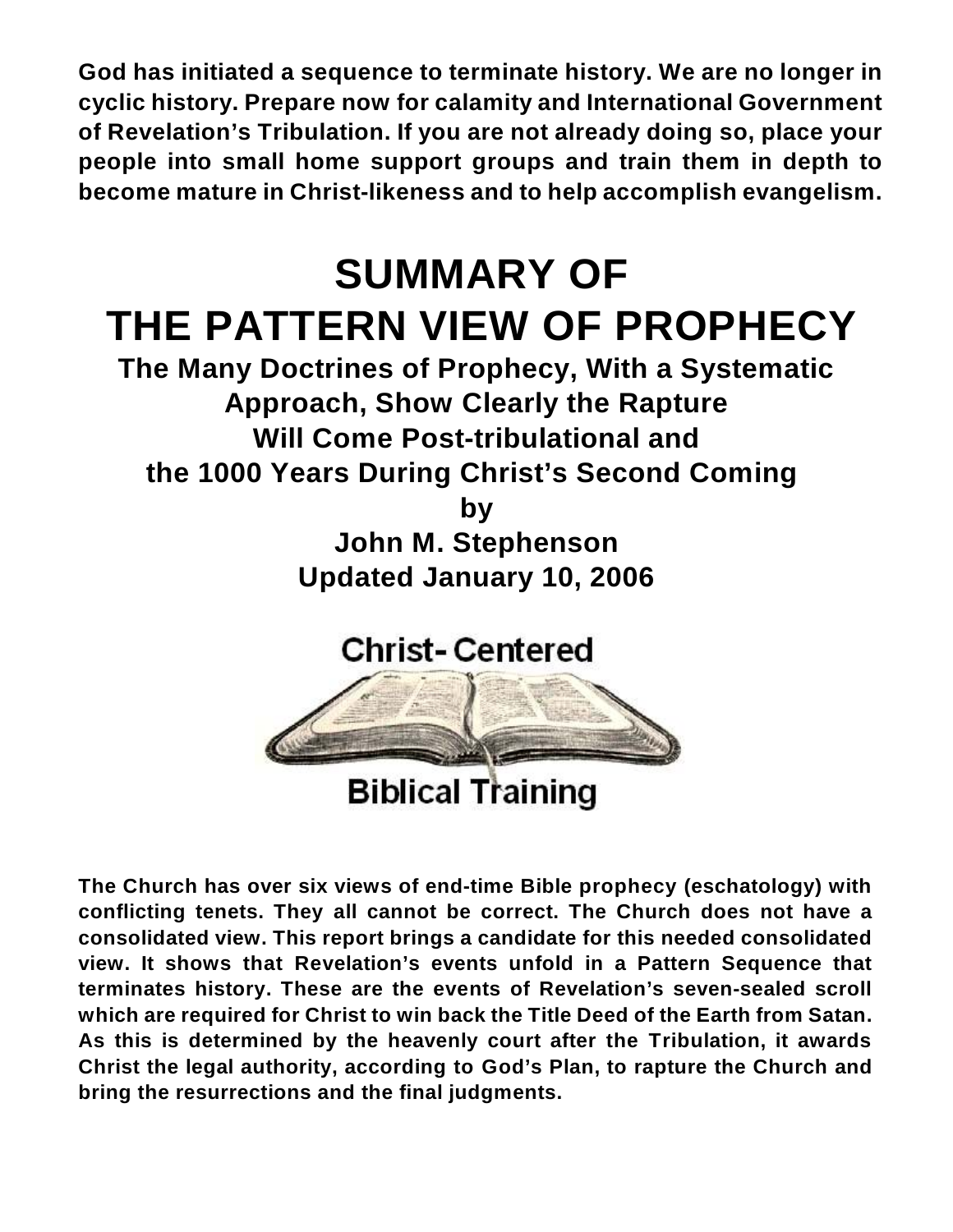# **Biblical Worldview Ministries PMB 283 1111 West El Camino Real #109 Sunnyvale, CA 94087**

## **Copyright © 2004; 2005, 2006 by John M. Stephenson**

Scriptures quoted are taken from the New American Standard Bible.

### *See the glossary in the appendix for definitions and understanding of the terms used. The terms are not otherwise defined.*

**Note:** The details in this report were developed initially and reported in my book: *Watchman Warning* (1994). They were summarized in my other book: *Watchman, How Far Gone is the Night?* (1995). We encourage you to read these books for more detail and breadth for greater background and more complete understanding. They are available by contacting the above.

Because prophecy is complex, this report is periodically revised for clarity and adding additional doctrines that adds understanding, but does not change the overall prophetic view. The date of the revision is on the report.

This report is written for those who have some knowledge of the issues and doctrines in prophecy. Those wanting a more beginning view can read *Watchman, How Far Gone is the Night?*

**This report was written for educational purposes with the understanding that neither the author or publisher are engaged in rendering professional legal, counseling, or accounting services. Questions regarding personal needs on any topic should be addressed to professional persons. The author and publisher specifically disclaim any legal liability, damage, financial loss, or risk, personal or otherwise, including the spiritual, mental, financial, or physical (any) impact on a person's life, incurred as a consequence directly or indirectly of the use and/or misuse and application and/or misapplication of any information, techniques, doctrines, or contents of this report.**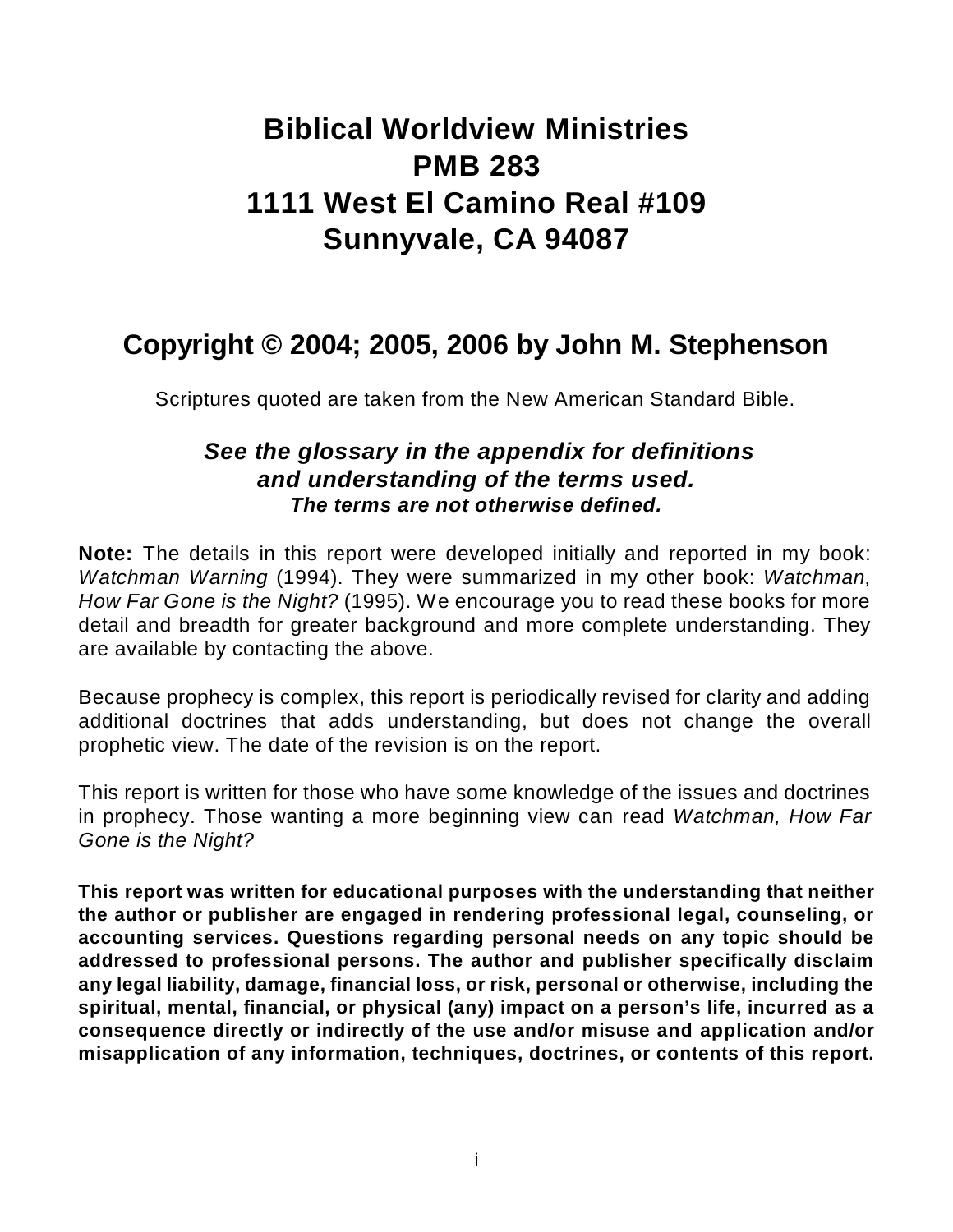

**Biblical Training** 

**2 Chronicles 16:9; Matthew 6:33; 1 John 2:6**

### **SUMMARY OF THE PATTERN VIEW OF PROPHECY:**

**The Many Doctrines of Prophecy, with a Systematic Approach, Show Clearly the Rapture Will Come Post-Tribulational and the 1000 Years During Christ's Second Coming by John M. Stephenson**

**Updated January 10, 2006**

#### **BACKGROUND INFORMATION; THE SETTING OF THE SCENE; THE ENDTIMES PATTERN SEQUENCE**

#### **Report Contents**

This report is a summary of the main and more detailed report with the same title. It presents "new and fresh insights using a systematic approach beginning with God's Plan for history" in the details and doctrines of Bible prophecy, much from my book *Watchman Warning.* This is to establish a new prophetic view that every Christian should know - a consolidate view that all Christians will adopt and believe. Our goal and hope is that the entire Church will adopt the view so her people will be informed of what is coming and what they can be experiencing as the endtimes unfold. They will know prophecy more accurately. Knowing what will happen, all of us should have additional incentive to obey God's command to mature our people, especially our children and youth, in Christ-likeness in relationship living before the endtimes Tribulation comes and especially before eternity comes. With more maturity in Christ, while in the Tribulation, we can stand stronger in Christ without falling away, become more mature in Christ, and live to bring more glory to God. It is our goal that the Church will increase her local evangelism.

These new and fresh insights from a systematic approach beginning with God's plan include the fact of and why: (1) the Rapture will be Post-Tribulational; (2) the events of Revelation unfold in a Pattern Sequence<sup>1</sup> similarly to the sequences that happened to Old Testament Israel; (3) Revelation's 1000 years occur during Christ's Second Coming (not before or afterwards); (4) how the United States fits into Bible prophecy; (5) Daniel's seventieth is history occurring at the time of Christ when He was crucified and offered the New Covenant for salvation; (6) The Church is a holy nation unto God, separate from the Gentiles and from Israelites as unbelievers; and (7) the requirements that must be fulfilled for the Tribulation to come and for the Rapture to come. God began the endtimes sequence as a means to terminate history. This reports shows that the events of Revelation's seven-sealed scroll that is part of the endtimes sequence is how our Lord wins back the Title Deed of the Earth and the Kingdom of the World that becomes the Kingdom of God from Satan. God uses it as means to terminate history. The Rapture can occur only after this happens.

*Understanding the Pattern Sequence is one of the best ways to learn and understand what will happen as Revelation's endtimes unfold. Then we can make spiritual and physical adjustments. We need to know that Christ will come for us. This report presents the many doctrines that, when taken together, show the Rapture will come Post-Tribulational and there will not be a Jewish Golden-Age Millennium.*

*The details of the sequence with other doctrines give us the criteria that must be fulfilled that*

<sup>1</sup>. The detailed development of the Pattern Sequence with all the Scriptures is presented in *Watchman Warning*. It is more detailed than the scope of this paper allows. This report summarizes and describes the Pattern Sequence.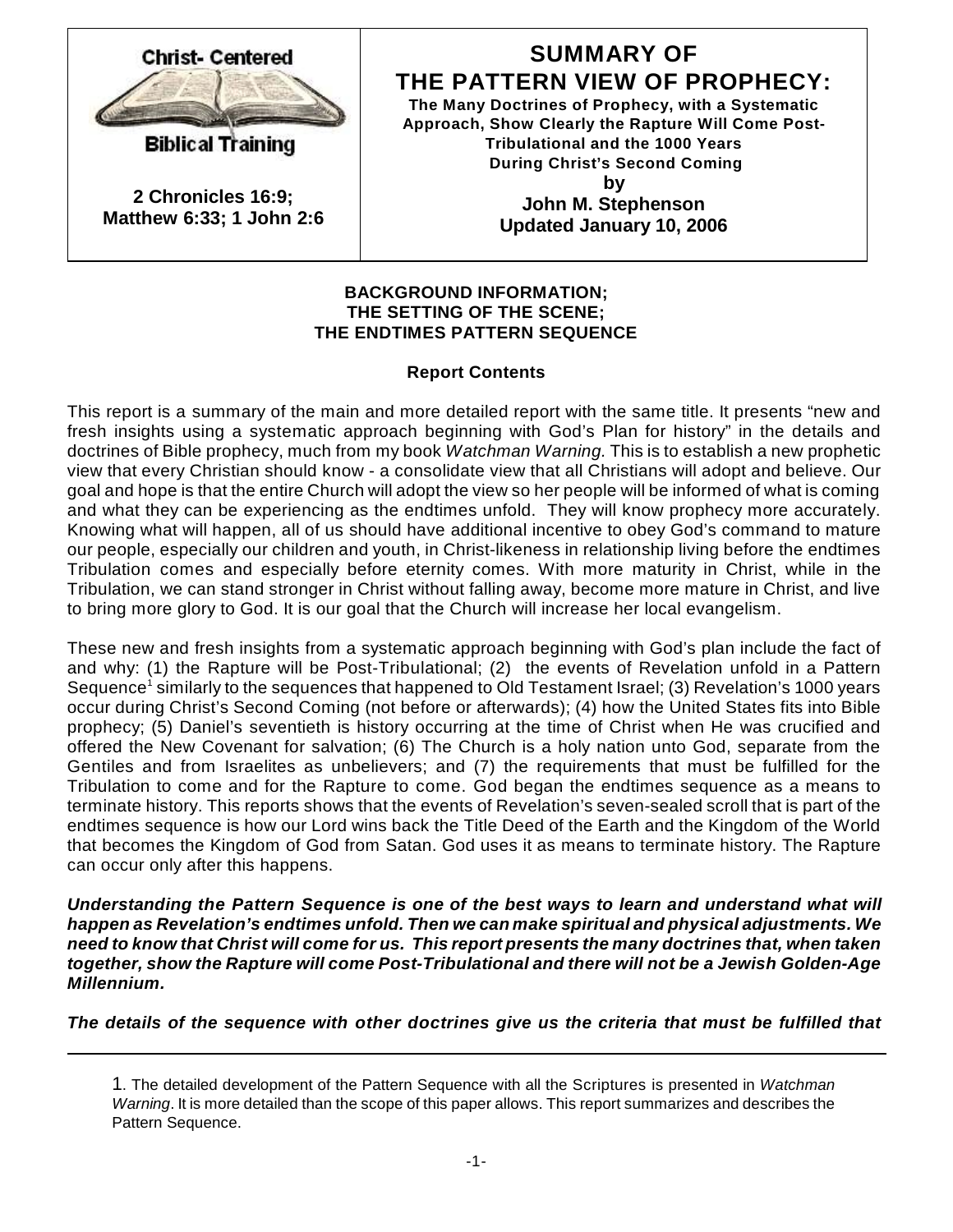#### *causes God to bring the Tribulation and the Rapture of the Church. The sequence with the sevensealed Scroll is central to God's Plan for bringing the termination of history.*

A key doctrine is that *all* Old and New Testament believers in the Cross comprise the Church. The Church is defined by those, having believed Christ's Cross, have been translated, called out, from the Dominion of Satan into the Kingdom of God. All believers from all nations comprise one new man in Christ without distinction and comprise one holy nation under God. One cannot be a believer without being in the Church. The distinction of Jew and Gentile for believers in Christ has gone away. There are no ethnic divisions in Christ - no Jew or Gentile. This teaching precludes any future special Jewish

Periods that are in God's redemptive plan. It precludes a Jewish Tribulation and a Jewish Golden-Age Millennium. Because the exclusive Jewish period of Daniel's seventieth week is history and that the characteristics of Revelation are all nations, not exclusively Jewish, there is no basis for the all nations church to be raptured before the Tribulation. It will not happen.

#### **The Trends and Situation Around us Signal the Tribulation Can Be Coming**

Many spirit-led Christians now sense that America is deteriorating sinfully in every category to the point that she can expect God's judgment at any time. There is persecution throughout the world for Christians. The European Union is making extraordinary advances. Changes are coming in our churches, schools, and general society for the worse. Our churches and schools are dumbing down their training. Few people now can do critical thinking to know what is happening and why. Few now know and can teach the Bible comprehensively. Few now know the doctrines of prophecy so they can articulate them and know what is coming and how bad the times will become. Our biblical intellect is disappearing. The Church is trending to be very immature. Immorality, particularly sodomy, is greatly on the increase. Our country's economy is in shambles. Mother earth is now getting more attention than is God. The Middle East is in turmoil. Americans hold the country and her military to be more important than God. America now has the god of wealth, the god of free enterprise, and the god of freedom. America is rapidly becoming an apostate nation with much idolatry. Fewer and fewer people percentage-wise now go to church anywhere. For example in Silicon Valley California, about 95% of the people do not go to church anywhere. Americans no longer hold or believe that all things that make America great came from God.

We should know that, in the spiritual domain, the Church people go as the Church leadership goes. Under poor leadership, the Church people do less and fall away. As this happens, the sin of the rest of the people increases. This overall situation is happening now. When the sin of all crosses God's allowable threshold for sin, He, according to His plan, allows Satan to bring the calamity and evil world government of the Pattern Sequence. This implements Revelation's end-times disciplinary Tribulation that God uses to terminate history.

*Thus, those in Church leadership carry much of the prime responsibility for the Tribulation coming regardless of our view as to when the Rapture will come. Probably, we all carry some responsibility. Having responsibility, we should expect the Church will go through the Tribulation. If we believe otherwise, we should act to hedge about being wrong and give the situation much prayer.* In both cases, if we are not already doing It, we should very importantly urgently train our people to become mature in Christ in relationship living, help do area-wide evangelism, and prepare by putting aside provisions to help us get through the beginning of these times.

*We should do the training now, as God commands for all time periods, while we still can in freedom. When the Tribulation comes, the government will make war with the Church and this freedom and training time will be taken away.* We should urgently adapt to what God wants us to do during these most difficult times. We must not leave our people unaware and/or unprepared for the Tribulation's coming that will place us under tight government control. This would be unthinkable.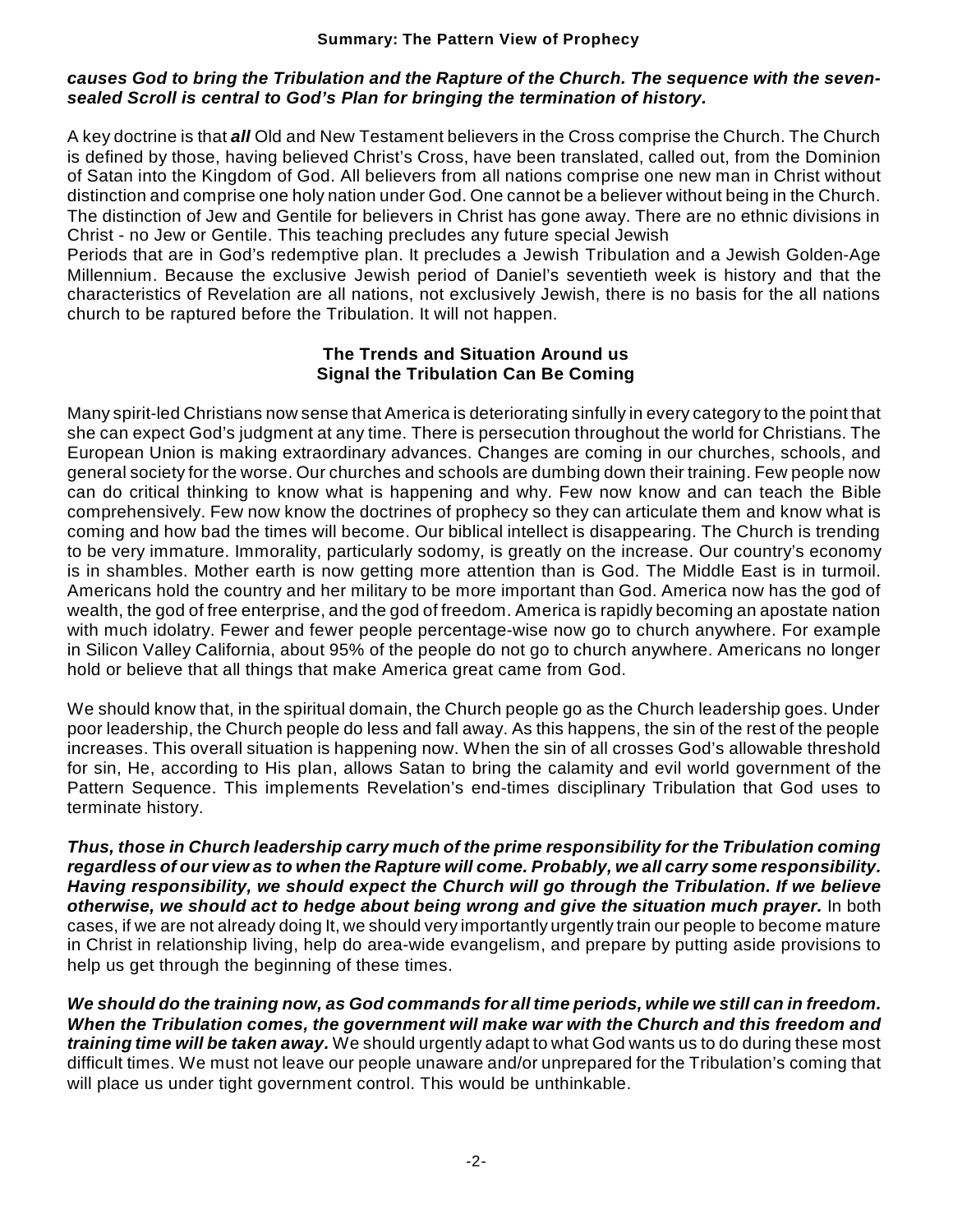Because sin is every increasing in the United States, God wants us, as watchmen, to warn the Church of impending judgment. She is to be alerted to ensure that she is maturing her people, doing area wide evangelism, avoiding immorality, avoiding wrong divorce, avoiding speaking in false tongues, and avoiding using the world's loud dominate rock-type repetitive beat music. This music is spreading among our churches. But is it from God or Satan? Is it the holy or the profane? It is calling evil good? Where there are many exceptions, there is a growing number of today's churches that have these wrong characteristics. They are helping to bring the endtimes Tribulation. The watchman must warn or be guilty of the people's blood. If the people do not respond to the watchman's warning, then their blood is on themselves. If we were obeying God and doing adequate ministry of discipleship and evangelism, such a warning might not be necessary.

*BY OBSERVATION, MOST CHURCHES, BY THEIR ACTIONS, DO NOT SEEM TO SEE THE SIGNS THAT SIGNAL JUDGMENT IS IMPENDING. THEY ARE NOT PAYING ATTENTION. THEY BELIEVE THE CURRENT TIMES WILL CONTINUE LONG TERM. THIS IS A MOST TERRIBLE AND TRAGIC MISTAKE. THE BIBLE TEACHES THAT THE TRIBULATION WILL COME SUDDENLY WITHOUT WARNING WHEN PEOPLE EXPECT PEACE TO CONTINUE, BUT WHEN SIN IS GREATLY INCREASING AND IN REALITY, THERE IS NO PEACE.*

*Some are not worried because they believe (wrongly) in a Pre-Tribulation Rapture. They believe wrongly they will not be here when the judgment comes. But this is a false belief and hope. A Pre-Tribulation Rapture will not happen.*

*Churches, not doing adequate critical analysis, just are not seeing the consequences of their actions or lack of them. Do they realize whether or not they are actually maturing their people and whether or not they are actually working to do area-side evangelism? Are they considering their future and that their wrong actions (sins) of commission and/or omission can bring God's judgment? It does not look as if they are.* 

#### *And judgment begins at the household of God. When we know what is right to do and are not doing it, for us it is sin. We all need some self evaluation.*

*Lamentations 1:9 - Her uncleanness was in her skirts; She did not consider her future; Therefore she has fallen astonishingly; She has no comforter. "See, O Lord, my affliction, For the enemy has magnified himself!"*

*1 Peter 4:17 - For it is time for judgment to begin with the household of God; and if it begins with us first, what will be the outcome for those who do not obey the gospel of God?*

*James 4:17 - Therefore, to one who knows the right thing to do, and does not do it, to him it is sin*.

The Tribulation bringing God's end-times judgment will bring unprecedented very severe most terrible times as Satan gains more power because of the churches' and people's sin. He will bring calamity and international government. Please understand, the calamity will bring the sword, the plague, and famine to many areas. Many will die in America. There will be war over one-fourth of the earth. During the calamity and afterwards, there can be major shortages of electricity, communications, food, water, and gasoline. The infrastructure will break down. Areas can be without electricity, food, water, gasoline, and other needs for days and months. There will be a financial crash and Martial law will come, removing our Constitution. The government will make war with the Church when most Christians will eventually be incarcerated, martyred and/or placed into slave labor. Pastors and Christian leaders will be arrested and executed as the calamity comes. Our children and youth will educated satanically by the state without parents being able to do anything about it. Our real estate most likely confiscated. Under international government, Satan will attempt extreme control over people and, making war, he will bring martyrdom and great persecution to Christians and Patriots.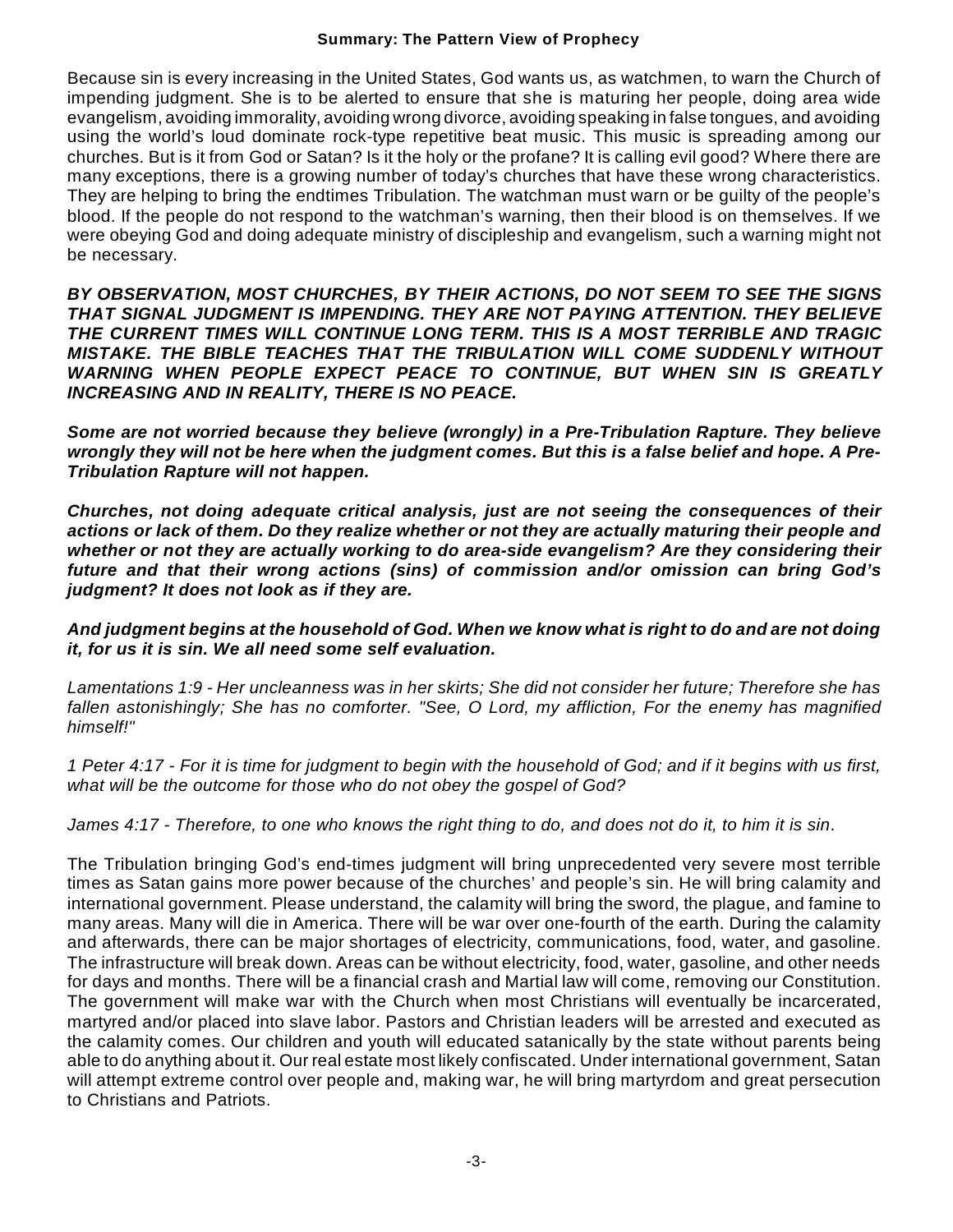America will change suddenly essentially over night from a life of freedom with all the goods that we need to one of essentially tight control minus freedoms with many shortages of goods. Under International government, will we have no protective rights or court of appeal. The government can take from us what it wants and place us where it wants. We can do nothing legally about it. There is much-much more.

Satan does this in an attempt to prevent God's elect from believing the Gospel and accomplishing God's chosen Work. He works also to establish his man as world ruler and himself as the world's god. *(Evil increases when good people do little.) Thus, the sin of the Church and of the rest of the people is causing God to allow Satan to bring calamity and international government for both His and Satan's purposes - the endtimes Tribulation.* The United States will lose her sovereignty and be torn apart. Read the potential scenario as to how the endtimes can unfold. It is an eye opener for how bad the Tribulation time will be. *Most churches probably have no clue as to how most terrible the end times will become. They most likely will not prepare and thus, will be caught unprepared and blind sided when the Tribulation comes.*

As stated, for preparation for this coming Tribulation and to have a closer walk to know and relate to God, we recommend, if we are not already doing so, that we most urgently train our people, including especially our children and youth to become mature in Christ. We need to train them to become mature in Christlikeness in relationship living at the highest ability and skill levels we understand, and to help do area-wide evangelism. We should train them comprehensively with a version of God's Whole Counsel with an emphasis of becoming mature in Christ and doing God's work - in relationship living with God. This is commanded by God for all time periods. It would be good to put all our people into home support groups and to put in some emergency supplies. People then can be there for each other.

#### **SUMMARY OF THE PROPHETIC DOCTRINES PRESENTED IN DIFFERENT WAYS WITH ADDED BACKGROUND**

#### **Short Summary of Prophetic Doctrines Believed to Be Correct**

Many doctrines and discussions are presented in the main report with Scriptural foundation and the new insights that show without ambiguity: (1) the Rapture of the Church will come after the endtimes Tribulation at Christ's Second Coming when He comes both *with* and *for* His saints at the same time; (2) the Tribulation is a specific period that comes just before Christ's Coming; (3) Revelation's endtimes unfold in a Pattern Sequence (by the events of the seven-sealed scroll) similarly as to what happened to Israel that allows Christ to win back from Satan the Title Deed of the Earth and the Kingdom of the World that becomes the Kingdom of God from Satan; (4) Daniel's seventieth week is history (not equal to the endtimes Tribulation) when Christ offered the New Covenant to the Jews for salvation (the anti-christ and the Tribulation are not in the context of the passage); **(5) The purpose of the weeks was to tell the Jews when the Messiah would come bringing the New Covenant for salvation, not the anti-christ.** (6) the 1000 years come as part of and during Christ's Second Coming; not before or afterward; (7) in His earthy ministry, Christ offered the Jews the Kingdom of God (or of Heaven) ruled from heaven for salvation and a new relationship to Him via His Cross, not a return of Israel's earthly Kingdom; and (8) the Church consists (and is defined by) of all those, and only those, that having believed in Christ's Cross, have been called out from and translated from the Dominion of Satan into the Kingdom of God. As a result the Church includes all believers from all biblical time periods. *One cannot be saved without being in the Church.*

The signs and conditions all around us now signal that Revelation's endtimes Tribulation can be coming in the near future. Only God knows the timing. Our churches do not appear to recognize the signs and are not making preparations. Now that the Tribulation is coming, churches should be doing the best they can for their people in preparation. Where are many exceptions, they appear to be doing business as usual and trending to teach less comprehensively and many are doing inadequate evangelism. They are not attempting to reach all the people in their local areas, especially the children. Many are going to home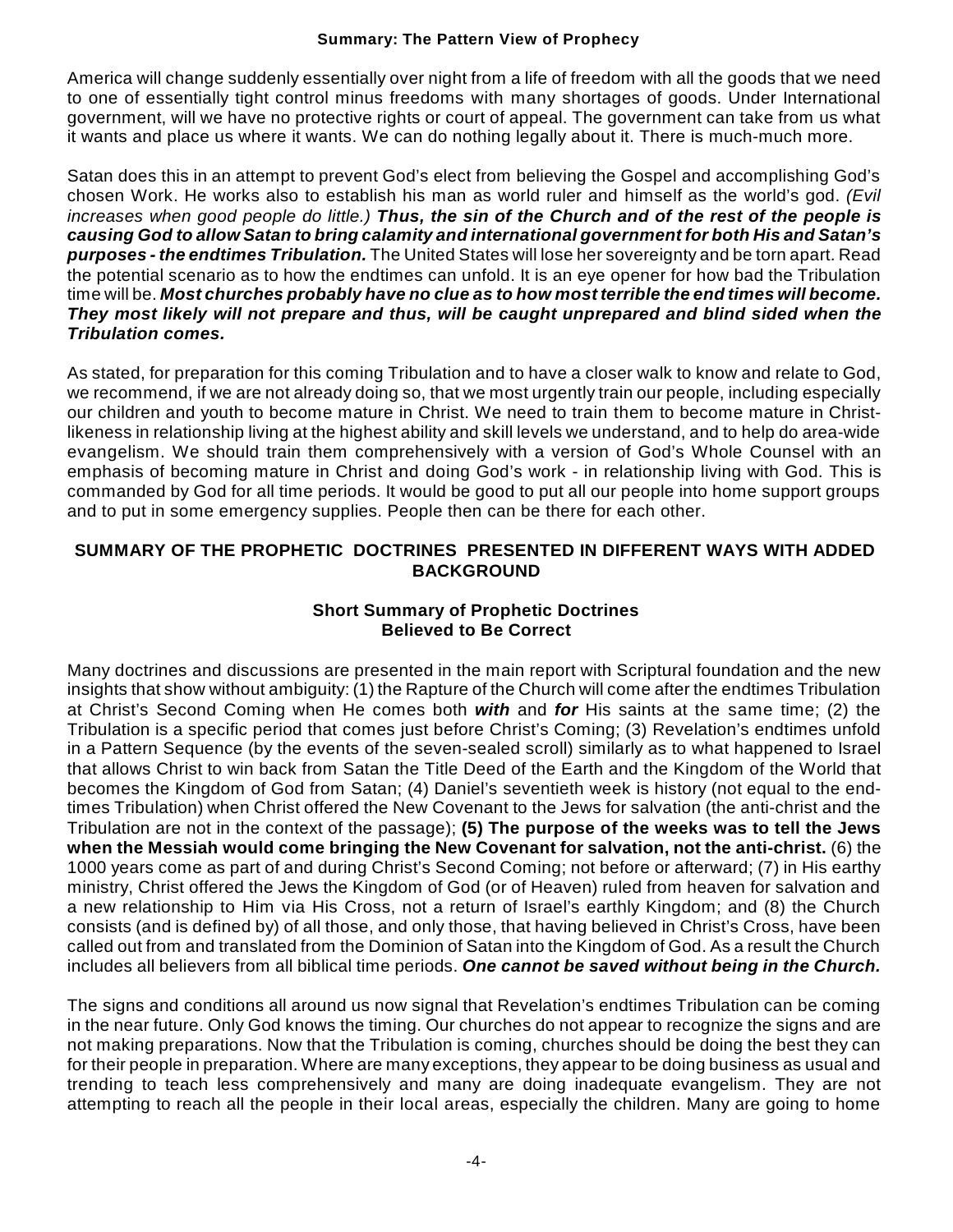groups with mostly first-level training. We are headed toward an immature Church with a loss of comprehensive Biblical intellect. Our churches do not realize how terrible the coming times will become that will come in a sudden change in a whirlwind with no warning beyond the signs and warning from watchmen. In our churches, we have over six different views of Bible prophecy with conflicting tenets. Many, tragically, believe wrongly they will miss the Tribulation by the Rapture. But when examining the many doctrines of Scripture, a Pre-Tribulation Rapture is shown not to be possible. Many doctrines preclude it.

The situation is serious because what is important now, as is in all times, is that we mature our people in Christ and help to do area-wide evangelism. We need to be in Christ as Christians. But also, very importantly, we need to be mature in Christ in order that we can know and relate to God in a close fellowship toward His fullest both now but especially in eternity. Because we have an immature Church, when the persecution comes in the Tribulation, we can expect a massive falling away from the faith with our children and youth satanically educated by the state. Our churches are now fueling the situation for this falling away by their inadequate teaching and training. They are emphasizing reaching out to new people, instead of maturing their own. Bible teaching and evangelism during the Tribulation will no longer be allowed by law and most Christians, in time, will be incarcerated, placed into slave labor, and/or martyred. We are heading into the greatest spiritual dark age in all of history. Our churches are fueling this situation now by teaching but little of God's Word. We need to mature our people before the Tribulation comes and before they die and enter eternity. **But will we do it? If we act like Israel did in her time, it will not happen, at least on a large scale.**

#### **The Prophecy Situation**

**As the endtimes now appear to be coming soon, as stated, our churches hold to over six different views of Bible prophecy. Most do not see the signs of a soon coming Tribulation. So we need a new approach to the understanding of prophecy. We have taken that approach by:**

**1. Beginning with God's Plan for history with the spiritual warfare and placing prophecy in the end phase of His Plan. This is contrast of begining with mainly Bible prophecy.**

**2. Examining and finding the Bible's harmonization of over 40 doctrines - all that we can find.**

**3. Taking into account those doctrines that interpreters in their books etc. deem important.**

#### **Watchman Warning**

*However, we are to be warned, that signs and conditions now signal and warn the calamity will come, suddenly, unexpectedly, without warning (without having verified information), in a whirlwind when most expect the current times to continue. This is a Watchman Warning that the Tribulation can come at any time now or in the next few to many years. The Tribulation will bring a very intense spiritual warfare with the government making war with the Church. Only God knows the timing. Most are not expected to change what they are doing or to prepare, and thus, will be caught blind sided and tragically unprepared. Millions in America and many other nations will no doubt die as we go under the endtimes calamity and international government of the seventh head of the Beast.*

Thus, we should take heed and urgently prepare logistically to get through the early phases of the Tribulation. We should, if we are not already doing it, train our Church and families, including our children and youth, with a sense of urgency to become mature in spiritual ability in Christ-likeness in relationship living before the Tribulation comes. As stated, this spiritual ability is needed to stand strong and gain more maturity as the Tribulation comes without falling away. **It is needed especially for eternity so that we can know and relate to God toward His fullest. Apart from this relationship to God, there is nothing.**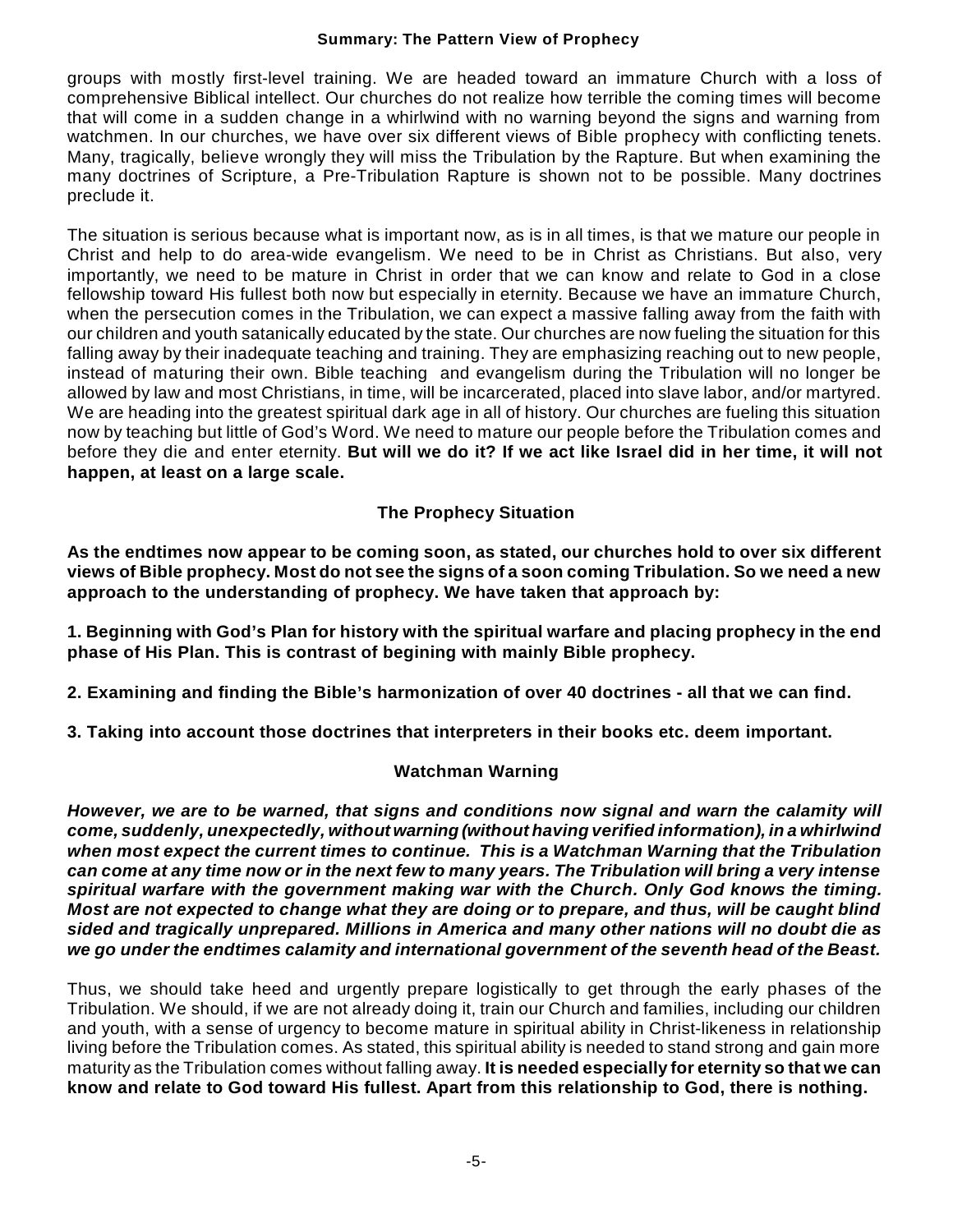#### **Cost of Studying and Training; Use a Short Training Schedule**

For us to be adequately prepared for now, the endtimes, and for eternity, we should train and learn: (1) God's Plan for history with the spiritual warfare; (2) the doctrines of the Christian faith; (3) the attributes of God; (4) the doctrines of prophecy and how they interrelate; and (5) how to implement God's Whole Counsel for the Christian life in relationship living in depth in the trials and testings of life; and (6) how to implement glorifying and worshiping God`by helping to accomplish His work. Thus, we should train to become mature in Christ and to help to do area-wide local evangelism and disciple converts. This work includes building godly families, planting churches, and reaching out to the needy. We should train how to establish and operate home groups and what do and not do as the underground church in and out of prison. We can add the study of Bible books and a Bible survey as a second priority. We should work with our children and youth to become involved in God's work where they can see God using them. This will give them more incentive to train and continue in the faith. This is true also for adults.

We should attempt to learn the doctrines needed to become mature in Christ. We should study to become more mature, not taking longer than 9-12 months to accomplish the primary and most vital training. We can add other training afterward. Then we should continue to review and practice the training, having now on-the-job training for experience. We need to do our training with a sense of urgency because the signs signal the Tribulation can come at any time which can truncate our training time. We do no know how much time we have left.

#### **Other Aspects in the Report***;* **The Pattern Sequence**

This report shows that in the endtimes sequence, now occurring, the Church falls away followed by the increased sin of the people especially in the favored nation. This falling away and sin gives Satan more power that helps to bring the endtimes Tribulation. Thus, we should now examine ourselves to become more obedient to God and depart from known sin, working for revival before the Tribulation comes. But will we do it?

Because the events of Revelation unfold in a Pattern Sequence that is similar to the ones that happened to the Old Testament Israel, by studying what happened to Israel in her sequences, we can gain understanding of what can happen in Revelation's sequence (e.g. see Leviticus 26, Deuteronomy 28, and the prophets for the Old Testament model). Things are now happening similarly. This is how we know the signs that signal the Tribulation is impending. The signs now in the United States are similar to those that were in Israel just before Babylon Invaded placing Israel into bondage and servitude. By seeing that a favored nation exists and world government is coming are signs that a Pattern Sequence exists.

In the Pattern Sequences, there is the: (1) favored nation (was Israel and is now the United States in these endtimes); (2) world empire or government that took over and ruled the favored nation (was Babylon, and now is a version of the United Nations); and (3) internationalists the Bible calls Babylon the Great who rule over the world government from behind the scenes in secrecy, sorcery, and sensuousness. Today some call these people the Illuminati. Babylon the Great brings a one world government, religion, court system and financial and world trade system. The degree of obedience to God and her sin, as in the favored nation, is largely responsible for when the endtimes come in the Pattern Sequence established by God. We know that the United States is a favored nation because she exists in the endtimes, her characteristics match those of Israel, and she has been blessed by God more than any nation in history by orders of magnitude.

The Pattern Sequence consists of the following elements especially regarding the favored nation: (1) God gives the country great prosperity when the people have generally good obedience; (2) warnings and curses come with disobedience, particularly the disobedience of the Church - God's people; (3) the warning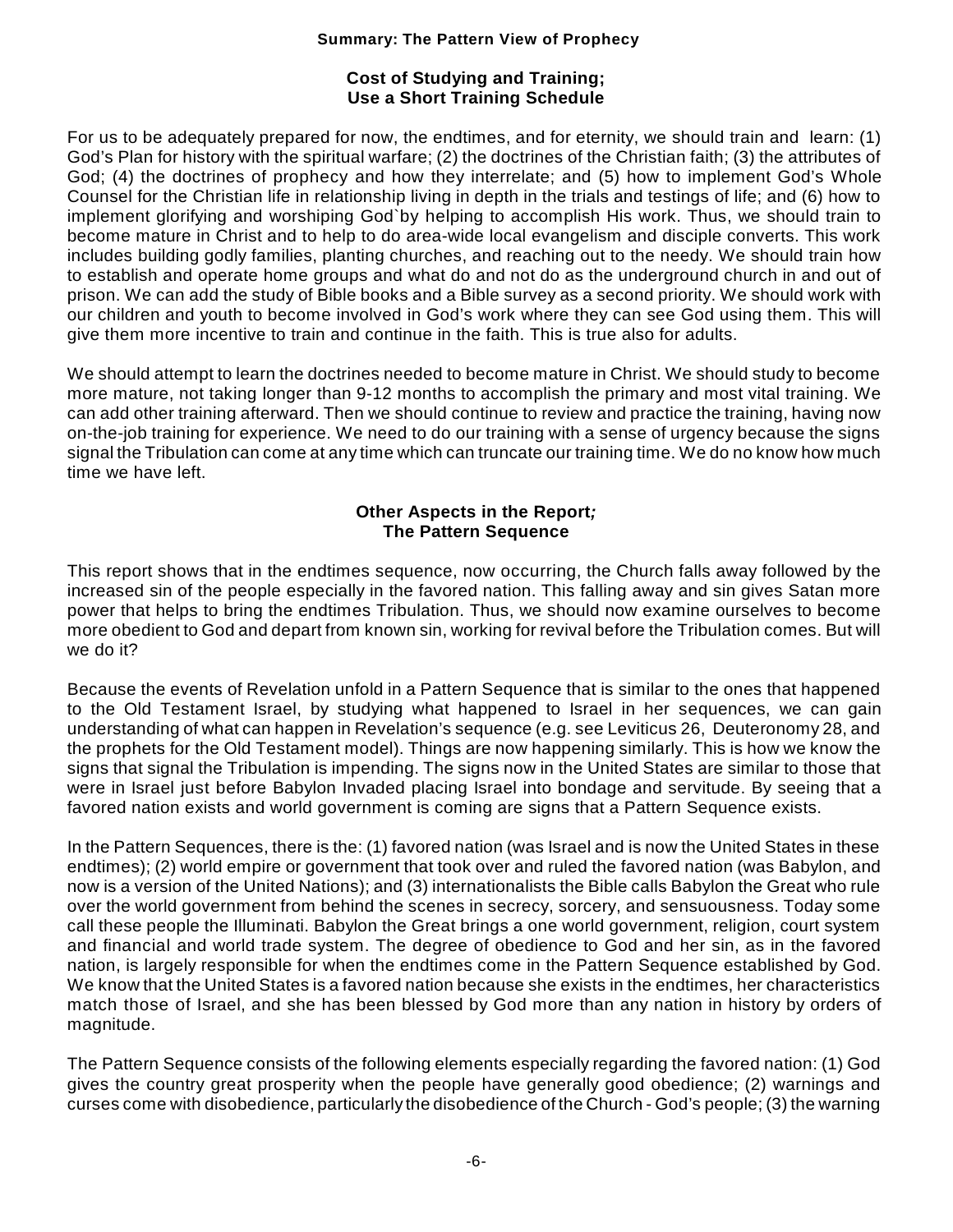and curses increase with increased disobedience with watchmen warnings; and (4) with greatly increased sin, God brings the military of the international or world government against the nation and takes the nation into bondage and exile for a period of years for divine discipline. He places all the nations of the world under this international government. The world government is ruled secretly from behind the scenes by a group of internationalists (Babylon the Great) that few know about. During the endtimes discipline period many believers will be martyred and children and youth educated satanically by the state. After the discipline period has run its course, God delivers the people into His fellowship once again (such as a return to the land of Israel) and then destroys the international government that came against the nation. This sequence was repeated many times in Old Testament Israel. Thus, I call it a Pattern Sequence. The sequence is a model for how the endtimes of Revelation unfold.

In these endtimes, God has greatly blessed the United States as His endtimes favored nation. An international government is being formed (such as the United Nations or what it may be called), and it is ruled from behind the scenes secretly with sorcery by the internationalists, Babylon the Great (the Illuminati). Now as sin in the favored nation is greatly increasing, God is bringing warning and curses. He is bringing warning through acts of God and using His watchmen. Then as the sin increases, He brings the Tribulation as divine discipline on the favored nation in particular and all nations in general. He brings the armies of the world government against the favored nation. Then after the Tribulation as discipline has run its course, He delivers His people in the Rapture of the Church to Himself, and then brings the destruction of the world government. In this case, it is the destruction of all unbelievers world wide using the rod of Iron and winepress operations during our Lord's Second Coming. Then eternity comes. Believers will be in the new Jerusalem with God, and all unbelievers will be in the Lake of Fire away from God.

Prophecy is complex.<sup>2</sup> As introduced, Bible interpreters have established over six prophetic views of sequencing the Rapture, the Tribulation, the 1000 years, and Daniel's seventieth week in all the possible combinations. These views have stood over time without resolution to a single view that the whole Church accepts. Their differences have caused believers to stand apart without unity.

Because there are these many different prophetic views, this report attempts to bring what we believe the Bible to teach as a candidate for the consolidated view that all might adopt.<sup>3</sup> This is the Pattern View of

2. Prophecy is quite complex from the perspective there are many things and doctrines to take into account. It helps to view each doctrine as a facet of a diamond. So studying each doctrine one at a time eventually allows the diamond to be formed and doctrines seen simultaneously. Then we should find the Bible's harmonization of these doctrines.

Our understanding to determine our prophetic view is helped when we observe that: (1) the events of Revelation unfold in a Pattern Sequence; (2) God's main plan is to take responding people to a mature highskill spiritual ability in Christ-likeness for eternity's sake; and (3) the Church is defined as believers that have been transferred from the Dominion of Satan into the Kingdom of God. When one is a believer, they are part of the Church. If you are an unbeliever, you are in Satan's Dominion. If you are a believer, you are in the Kingdom of God and are part of the Church. There are no other alternatives.

Our understanding is also helped when we observe that the Cross of Christ put aside all physical temples and animal sacrifices forever. The Cross made all Jewish and Gentile believers to be one new man in Christ without distinction or ethnic division when now only Christ can have preeminence. These teachings deny any future period with physical temples and animal sacrifices. They deny the Jews will be over the Gentiles again. And they deny having the Jews once again being prominent in any manner. We are now to worship God in spirit and in truth everywhere and no longer exclusively in Jerusalem. *Thus, they deny the concepts of a Pre-Tribulation Rapture with a Jewish Tribulation and a Jewish Millennial Kingdom.*

3. This adoption is desired so our Church people will know what is happening and what they can expect. (continued...)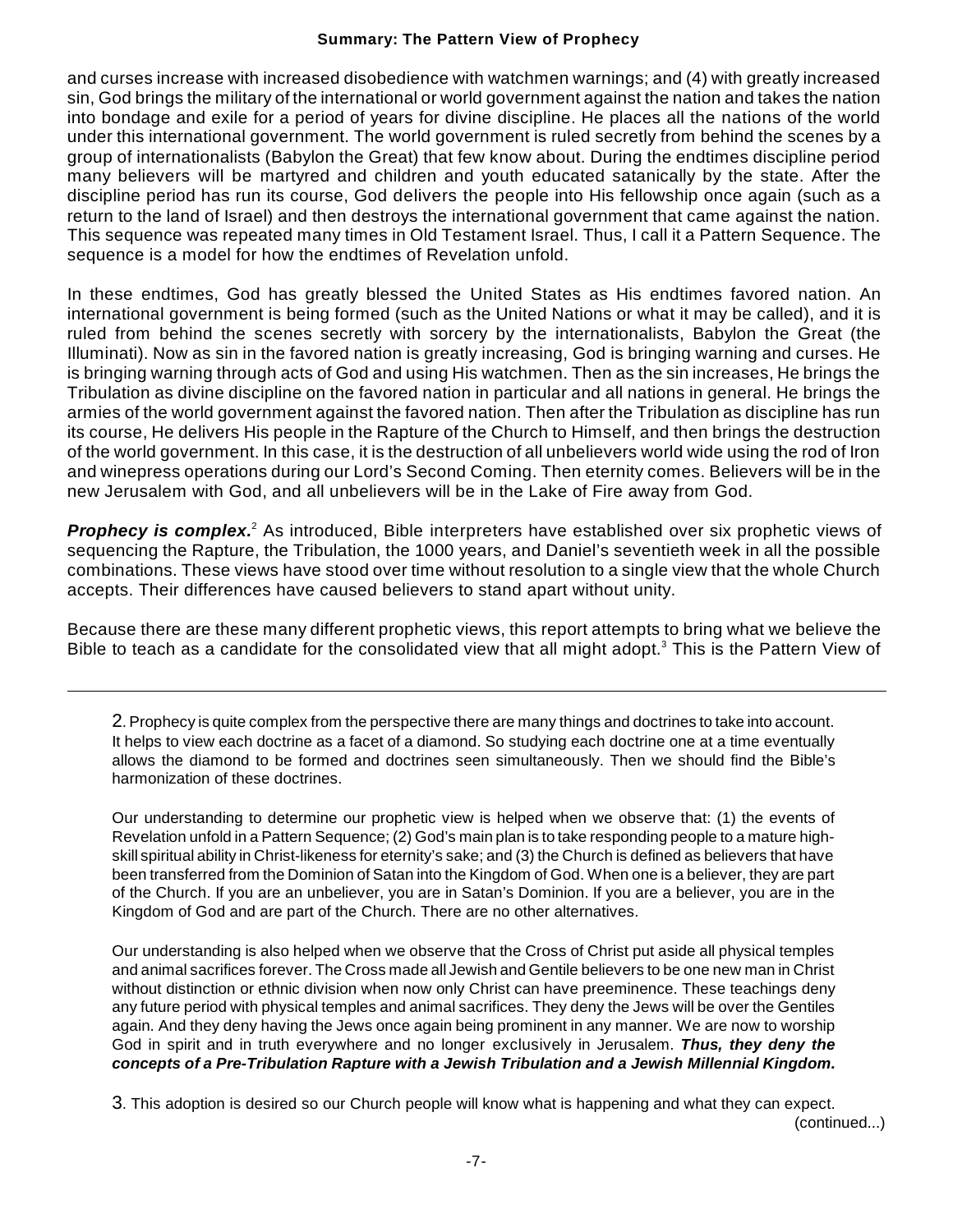Prophecy. A summary of the tenets are presented later.

#### **Our Approach to Determine Bible Prophecy (This approach was introduced earlier.)**

In order to gain the best understanding of prophecy, we have found it helps to begin with God's Plan for human history with the spiritual warfare and then add prophecy as its end phase and how God is terminating history. This approach is to understand that the events of Revelation unfold in a sequence (we call a Pattern Sequence) that is similar to the ones that happened to the Old Testament Jews. Because Revelation's events unfold in a Pattern Sequence, I call this (my) view the Pattern View of Prophecy. We have found it helps to see that the Church is defined as consisting of all believers. They have been translated from the Dominion of Satan into the Kingdom of God. It helps to see that the events of the seven-sealed scroll is how Christ wins back the Title Deed of the Earth and the Kingdom of God from Satan. *We have found that it helps to determine the Bible's harmonization of many-many doctrines simultaneously (e.g. over 40).* These doctrines include the ones that interpreters deem important to consider. This view has a Post-Tribulation Rapture occurring at Christ's Second Coming with the 1000 years coming during and part of His Coming. Daniel's seventieth week is history with Christ's Cross in its middle when He brought the New Covenant.

While discovering the Pattern Sequence, we looked at the vocabulary, entities, sequence of events, phrases, concepts, etc. that were in Revelation and found the same or similar ones in Israel's Old Testament history. By making this comparison, we found that the events of Revelation unfold in a similar manner and sequence as to what happened to the Old Testament Jews many times. The detailed Scriptural development is found in Chapter Five of *Watchman Warning*. Chapter six and Appendix A describe how the endtimes unfold and what will happen when they do. By examining what happened to Israel in her sequences, we can know what can happen in Revelation's. Things are now happening that way. Thus, we call our view of prophecy, The Pattern View.

We should now pay careful attention because the endtimes Tribulation brings God's disciplinary judgment for sin. America is deteriorating spiritually in almost all categories. Sin is greatly on the increase. The Church, particularly, is falling away from adequate obedience to God in an ever increasing way. *She is not working to mature her people in Christ at the higher skill levels and involving her people greatly in God's work. These actions are symptomatic of not working with eternity in mind and not realizing one is implementing key satanic strategy.*

*The Bible's "many" prophetic doctrines when considered together, in our view, show unambiguously the Church will go through the endtimes Tribulation for God's disciplinary, not penal, judgment for sin. Using the Tribulation, God is bringing the Pattern Sequence and the events of the seven-sealed scroll to terminate history. He is using them also to determine the winner of the spiritual warfare between our Lord and Satan.*

> **Benefits and Importance of Knowing Prophecy**

3(...continued)

Knowing they are in perilous times, they should have more incentive to prepare, especially their children and youth. *But to have such an adoption will require people to see new things especially in relationships and to give up some "ingrained" wrong doctrines they have held for many years*. For example, they must give up that God will establish a wonderful Jewish Kingdom in the 1000 years and that Daniel's seventieth week is equal to the endtimes Tribulation. They must give up that God's wrath that the Church will miss is in the endtimes Tribulation instead of in the Lake of Fire. They must give up the wrong concept of a Pre-Tribulation Rapture. For such will not happen. Believing these doctrines causes one to believe prophecy incorrectly.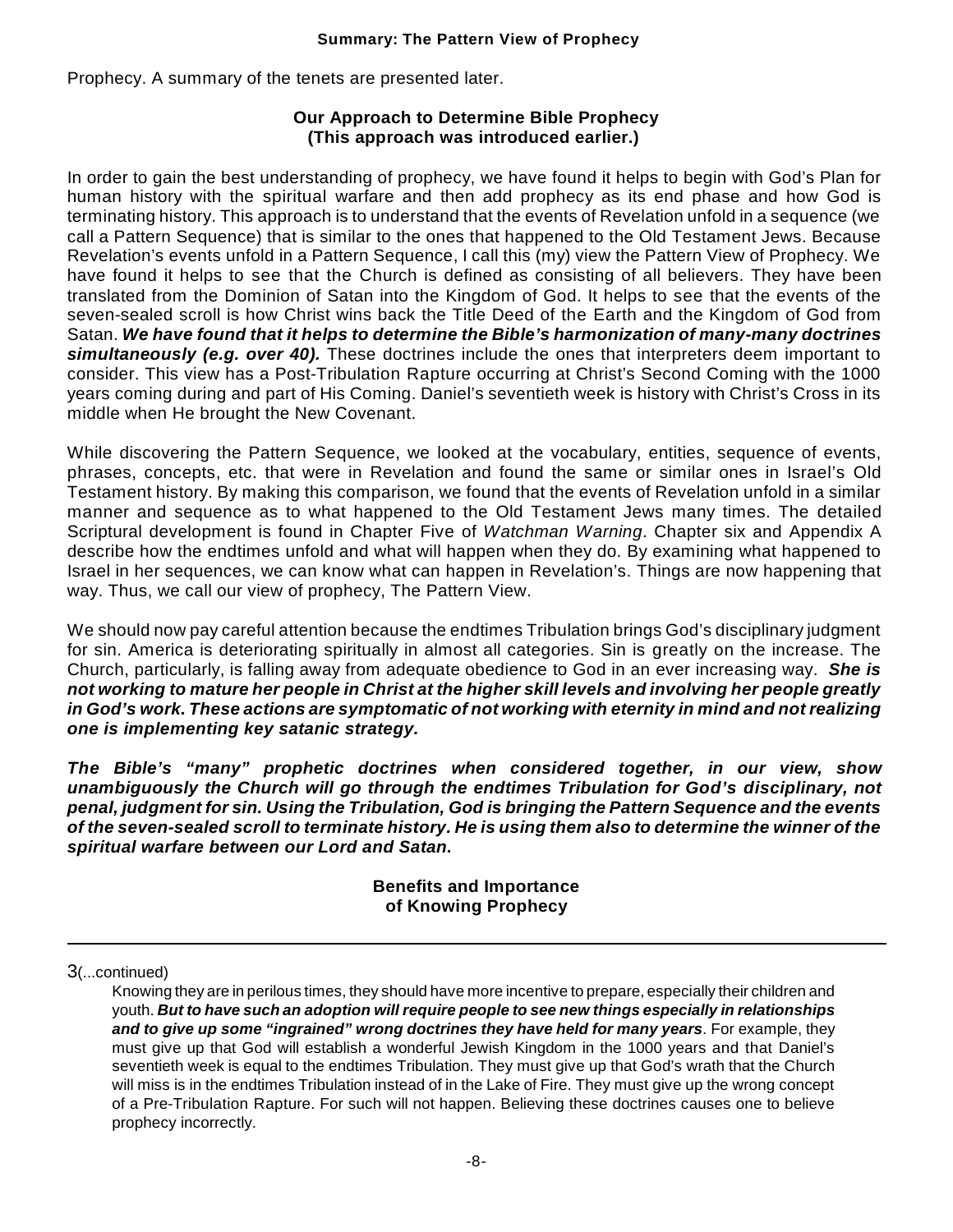#### **and Becoming Mature in Christ**

By realizing the Rapture is Post-Tribulational, and training to become more mature in Christ in relationship living, we will not be caught blind-sided and unaware when the calamity comes to place us under an evil international government. We will be able to stand strong and be able to relate better to the endtimes. Knowing the impending signs and how the endtimes unfold, we can know what to expect as they unfold around us. *Even if we believe wrongly in a Pre-Tribulational Rapture, knowing how the endtimes unfold according to the Post-Tribulational Rapture view, we can avoid the mistake of believing we are not Christians and have missed the Rapture, when we find ourselves in the Tribulation.*

#### **Key tenets of the Pattern View (My View) Show How Revelation's Events Unfold in a Pattern Sequence With a Post-Tribulation Rapture and the 1000 Years Coming During Christ's Second Coming (See** *Watchman Warning* **for detailed development)**

The key tenets of the Pattern View (my view), as we believe the Bible teaches, are as follows:

- God's major plan for all responding people is to take them to become mature in high-skill spiritual ability in Christ-likeness in relationship living needed for eternity. This life is patterned after Christ's walk with the Father as role models. This is the plan that God has for both the Jew and the Gentile. He does not have different future plans for Israel and the Church. All believers in Israel, as well as believing Gentiles, are part of the Church. God is interested in our becoming the Church and mature in Christ so we can go to be with Him in heaven and know and relate to Him in His depth. After the Cross, He is not so interested where we live on the earth. Where ever we are, we are to worship Him in Spirit and in Truth.

All events of biblical history in God's Plan lead to believing in Christ's Cross and growing in a mature spiritual ability in Christ-likeness in order that in eternity we can know and relate to the one and only God in his depth who is perfect and complete in every category and attribute. We can live according to His (one and only) perfect truth. Thus, we should respond to God in priority and in excellence now to allow this to happen. There is nothing else.

- God had us live in this history so that we could learn the depth of God's love that was demonstrated at the Cross. and by which we are to live. Living by love is one of the most important aspects and is required for us to mature in Christ and to know God who is love. The Bible teaches that a person has no greater love than one who is willing to lay down his life for his friends.

- The Church Period, Administration, or Dispensation is the last one in which God completes all things in heaven and in earth in Christ. There are no other future dispensations or administrations from God after Christ's Second Coming. Christ at His Second Coming terminates history as He raptures the Church and kills all remaining unbelievers with the rod of iron and wine press operations. This places the 1000 years during Christ's Second Coming, most likely as a day or short period of time.

- Revelation unfolds in a Pattern Sequence similarly as to what happened to the Old Testament Jews. God uses it as a means to end the Church Period and to terminate history. In each sequence there existed the favored nation, Babylon the Great ruling secretly from behind the scenes, world government that took over the favored nation for a period of divine discipline and correction, and the military of the world government. The Old Testament favored nation was Israel. The New Testament one is the United States. The favored nation exists when the Pattern Sequence is in effect. By learning what happened in Israel's sequences, we can learn what in some manner what can occur in Revelation's sequence. Many things are beginning to happen line for line. *(We can know that the endtimes Pattern Sequence has begun by the existence of the favored nation, the coming of a world government, and the signs that show the endtimes calamity Is imminent.)*

- The churches should now act with urgency to place their people into small home groups in mutual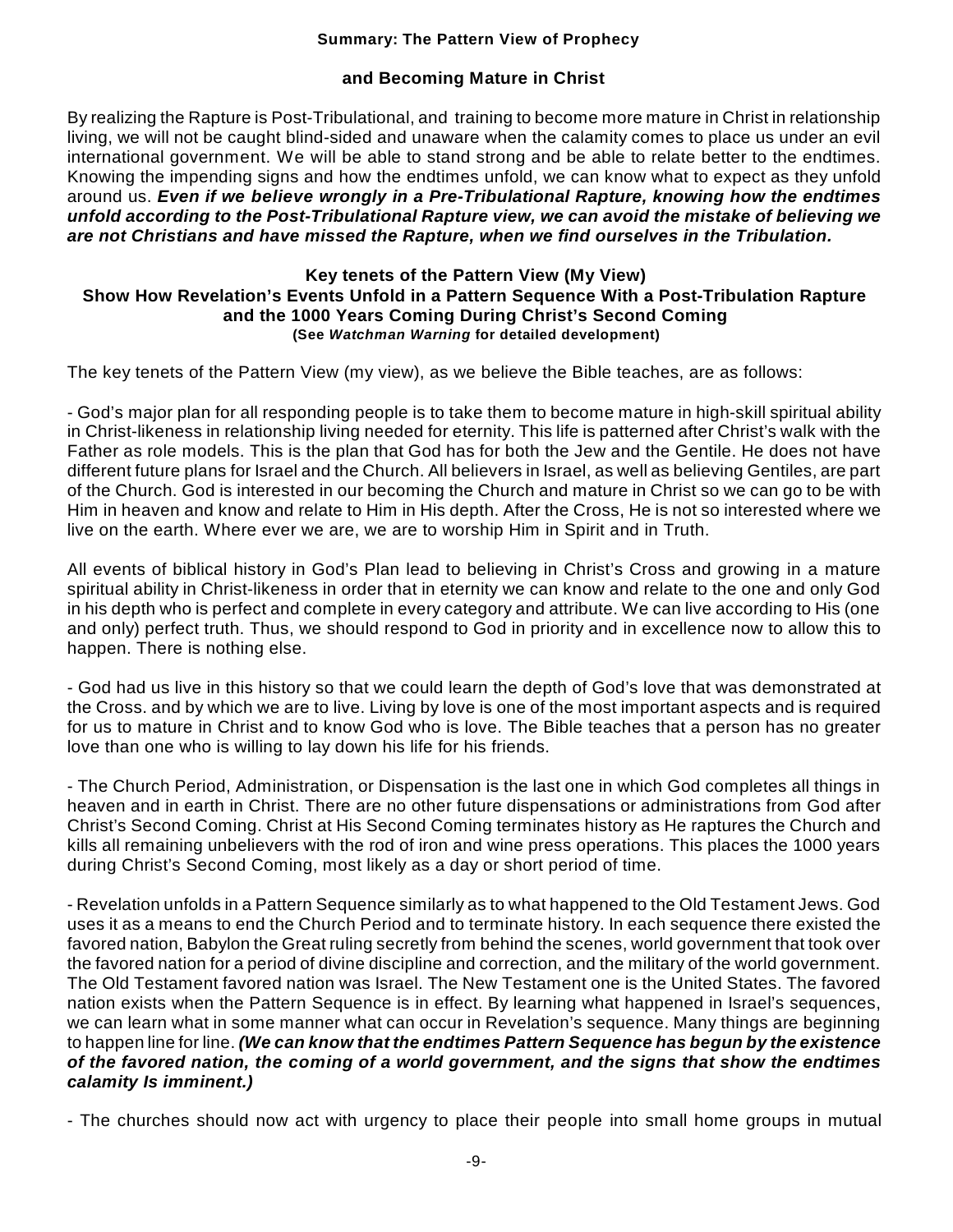support. They should be used for training their people in depth to become mature in Christ, help do areawide evangelism, and prepare with logistic support for going through hard times.

- Signs and conditions of greatly increasing sin now in the favored nation of the United States, occurring, according to the Pattern Sequence, signal that the Tribulation is impending. The Tribulation's calamity and international government can come at any time. Only God knows the timing.

- The events of Revelation's seven-sealed scroll is how Christ wins back the Title Deed of the Earth and the Kingdom of God (now the Kingdom of the World) from Satan who took their possession in the Garden of Eden.

- The Rapture occurs after the heavenly court at the seventh trumpet determines that Christ has won the spiritual warfare over Satan. As a result of this determination, it awards Christ the Kingdom of the World that becomes the Kingdom of God. This award occurs after the endtimes Tribulation (after the Mark-of-the-Beast Period). It also awards Christ the Title Deed of the Earth. These awards grant Christ the legal authority, according to God's Plan, to rapture the Church, and bring the final resurrections and judgments. (Satan took both away from Christ in the Garden of Eden when Adam and Eve sinned.) Christ raptures the Church and brings the final judgments after these awards.

- There is a spiritual warfare occurring between Christ and Satan throughout all biblical history for man. Christ is to bring God's chosen elect to believe the Gospel and to accomplish God's chosen works. If this happens (and it will), then Christ wins the warfare over Satan. If on the other hand, if Satan can prevent any one of the elect from believing the Gospel and/or from accomplishing any one of God's chosen works, then he will win the warfare. If this should occur (and it will not), then he would avoid God's sentence of he and his angels going to the Lake of Fire and he would be able to rule over the angels etc. forever. By doing so, he would prove to God that he, as well as God, can work all things together for good. So Satan attacks God's people in many ways throughout history to bring his objectives about. (See my report: *Comprehensive Summary Of the Biblical Worldview (Key Aspects of the Big Picture in God's Plan From Genesis to Revelation* for detailed development.)

- Christ lives the servant role in obedience to God and Satan lives the god role, denying God to rule, and acting as ruler over his life. The concept is that one lives the servant role when one allows God to work all things together for good. One lives the god role when one attempts himself to work all things together for good.

- The Rapture is Post-Tribulational. When Christ comes after the Tribulation, He comes both for and with His saints at the same time.

- The Rapture comes after all the tares (unbelievers) are bundled for the fire as they take the Mark-of-the-Beast formally rejecting the Gospel. The Wheat (believers) cannot be separated from the tares in the Rapture until after this bundling occurs. This separation comes at Christ's Second Coming after the Tribulation.

- Our Lord sits at the right hand of God the Father in heaven until all His enemies become His footstool or under His authority. He sits there without coming in the clouds to rapture the Church until that time. People formally become His enemies when they take the Mark of the Beast or by death having formally denied the Gospel. They become under His authority after the endtimes Great Tribulation that occurs just before Christ's Coming when the heavenly court awards Him the Kingdom of the World that becomes the Kingdom of God..

- The judgment of the sheep nations (believers) and the goat nations (unbelievers) occurs at the single event of Christ's Second Coming. There is only one judgment of the sheep nations, not two such as one before and another after the Great Tribulation.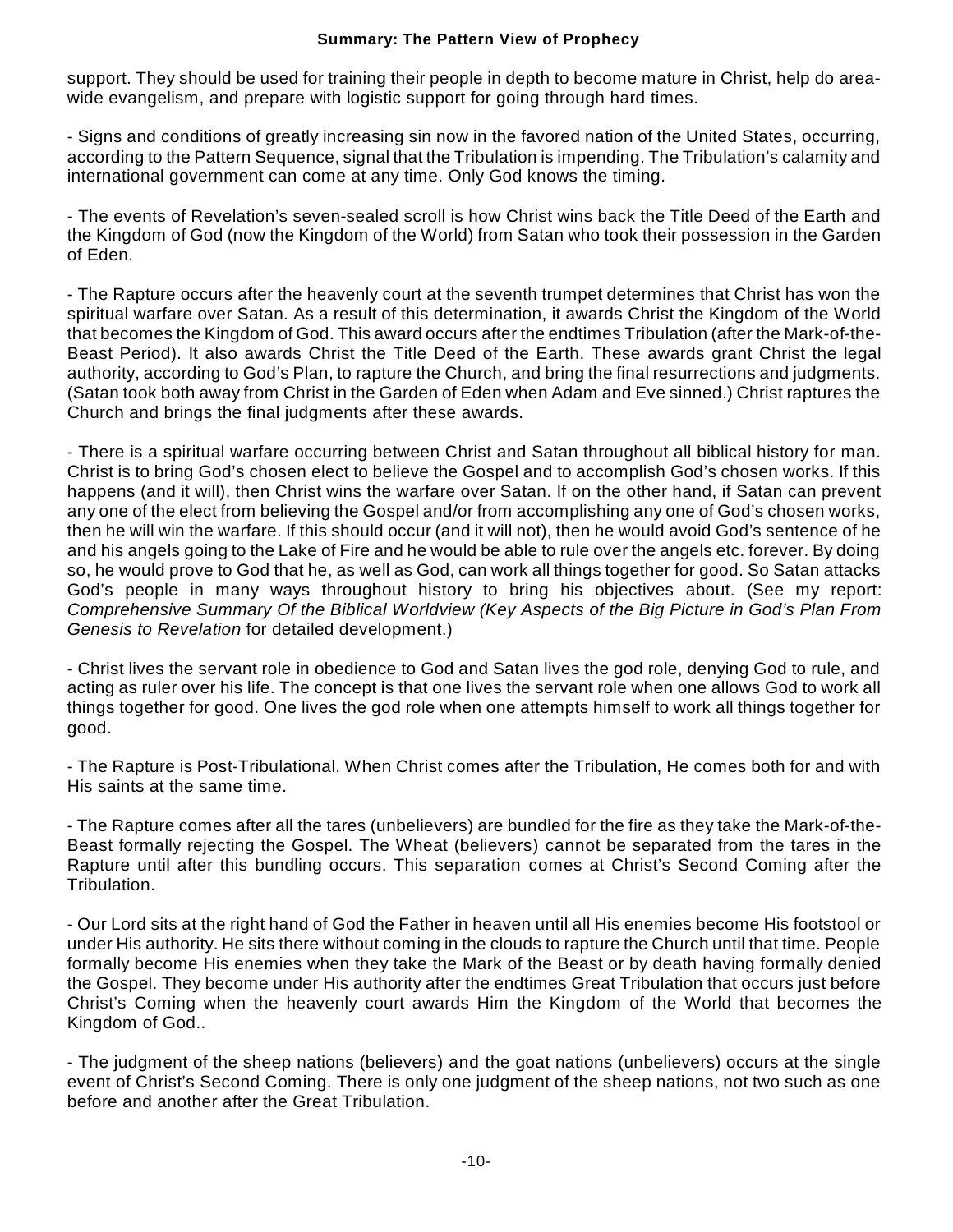- Christ said when I return will I find faith on the earth (meaning there will be very little) and the days will be like the days of Noah and the days of Sodom and Gomorrah. The Bible teaches that when the Rapture comes the saints on earth will be those who are alive and remain (1 Thessalonians 4:13-18). All of these Scriptures teach that when Christ comes to rapture the Church there will be very few Christians alive. The rest of the people will be in complete apostasy and will no longer be able to be saved. There are too many Christians alive now to meet these requirements. Thus, a Rapture now cannot happen. And when it does, afterward, Christ kills the remaining people as He did in the days of Sodom and Gomorrah and in the days of Noah. He killed them because they were in complete apostasy and could no longer be saved. This will be the situation when Christ comes. He will rapture the very few Christians alive and kill all the rest because, having taken the Mark of the Beast, they are in complete apostasy and can no longer be saved. There will be no one alive on earth afterwards to have any future kingdoms. There will not be a Jewish Golden-Age Millennium.

- There is no partiality with God. He would not allow some of His people to miss the Tribulation by the Rapture and then place a very large number of His people in the Tribulation. But if all go though the Tribulation for His purposes, He is not showing partiality. Thus, the Rapture cannot be Pre-Tribulational.

- The 1000 years occur as part of and during Christ's Second Coming, not in the Church Period nor as a follow on Jewish Millennial Kingdom.

- All are born as unbelievers into the Dominion of Satan, with Satan as their god and under his eternal control. To go to be with God in heaven, one must be translated into the Kingdom of God by believing in Christ's Cross that satisfied God's Justice for sin. When this happens, one comes under God's control. One is translated into the Kingdom of God because they have accepted by faith that Christ satisfied God's Justice for sin on the Cross. All believers are in the Kingdom of God. (The Kingdom of Israel (ruled from the earth) is a separate Kingdom from and a different kingdom than the Kingdom of God (ruled from heaven); they are not equate able.)

- The Church consists of (and is defined as) all believers (both Jews and Gentiles) in Christ from all of biblical history, having been called out from the Dominion of Satan into the Kingdom of God. As such they are now under Grace, being Justified before God, and are no longer under Law - they have been freed from the jurisdiction of the Law. *Israel as covenant nation, consisting of both believers and unbelievers, does not become the Church.* But the believes in Israel do become part of the Church as do the Gentiles.

- Christ offered the Jews the Kingdom of God ruled from heaven with the view, that by believing in Him, they would be translated from the Dominion of Satan into the Kingdom of God in salvation. He did not offer them a kingdom of Israel that would not contain salvation and one ruled from the earth. Many New Testament Scriptures show that this Kingdom of God was implemented throughout the Church Period and was not postponed to some future millennial period.

- Daniel's Seventy Weeks of an *exclusive* Jewish period deal with the way God returns the *Southern Kingdom* Jews (only the tribes of Judah and Benjamin) to fellowship with Himself, first by bringing them into the land from the Babylonian captivity and then to Christ via the New Covenant. The Northern Kingdom Jews at the time the prophecy was given had been divorced by God. The weeks were for the purpose to tell the Jews when the Messiah would come and bring the New Covenant. Many purposes of the weeks are fulfilled in the Cross. Christ became the Messiah at His baptism at the very end of the sixty-ninth week. Christ was cut off (crucified) after the sixty ninth week. This requires the Cross to be in the last and seventieth week. The seventieth week became history at the time Christ brought the New Covenant. It does not refer to the end time Tribulation. It is Christ who makes a covenant with the Jews, not the antichrist. This means the Tribulation is not limited to and can last much longer than seven years. The Tribulation is all-nations, not Jewish in characteristic as required by the Daniel prophecy, indeed as Revelation teaches.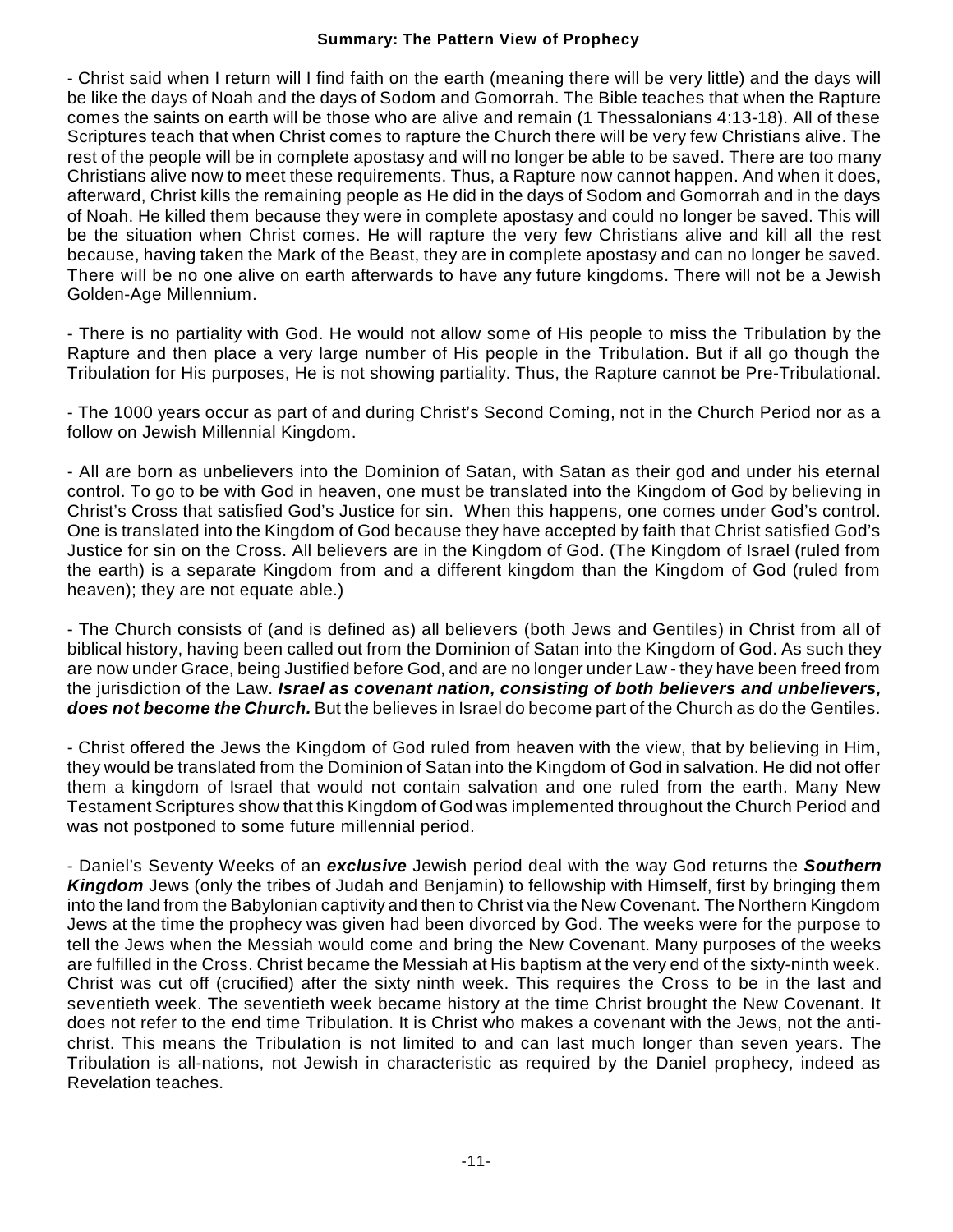- God is through with Israel as a Covenant Nation as of the Cross. God divorced the Northern Kingdom in direct teaching in her history (Jeremiah 3:8). The Bible teaches indirectly that God divorced the Southern Kingdom at the Cross. He divorced the Southern Kingdom when the leaders said let Christ's blood be on us and on our children. They were denying the Messiah then and for all future time as they established a blood covenant with God. Christ is now marrying the Church and by His own laws, a spiritual leader cannot have two wives at the same time. He can marry individual Jews because when they believe in Christ's Cross they die to the Law, being spiritually crucified with Christ, and are resurrected into a new divine life. This death and newness of life as a result of resurrection from the dead allows Christ to marry the Jew after the Covenant Nation was divorced. However, God has not forsaken the Jews because they, with the Gentiles, both as believers, can have all the riches of God in Christ - both salvation and maturity in Christ to know and to relate to God. Apart from this, there is nothing. This is what He offers everyone who will receive His Cross for salvation. God's promises to Israel have been fulfilled with the New Covenant being fulfilled in the Church Period.

- The Jew and Gentile, after the Cross, are one new man in Christ without distinction and only Christ alone now can have any preeminence and first place. In Christ, there is no longer Jew or Gentile. There are no ethnic divisions. Both are one in Christ and a new holy nation and race to Christ. This means the Jews as a covenant nation and people of God will never again have preeminence over anyone or anything. But God has not abandoned the Jew in any way. They can have everything that God offers anyone in Christ. This is all He offers anyone.

- There will not be any future Jewish Periods of any kind such as in the Tribulation and/or in the 1000 years. Nor will there be any future physical temples or animal sacrifices under God (there might be from Satan). *Bringing these back would be a denial of the Christian faith (a denial of the efficaciousness of the Cross) and an affront to God and to Christ. Bringing them back has no purpose and makes no sense.*

- The prophecy dealing with Israel in Romans 11:25-27 has been most difficult to interpret. However, when analyzed using the Greek, it teaches that the Jews and Gentiles are saved one person at a time, not most (certainly not all) at one time. When at the time the completion of when all Gentiles are finally saved, being saved one at a time (the fulness of the Gentiles), at this time, will be the time when all the Jews will be saved, being saved one at a time (the fullness of the Jews). The passage does not mean or teach that when the fullness of the Gentiles is complete, that suddenly all those of Israel in a mass of people will be suddenly saved all at one time as Christ as the Deliverer comes. (And even if they were, they would be raptured and not go into a future kingdom.)

The Bible teaches that the world will be in almost complete apostasy when Christ comes with only a very few believers alive. No one is saved when or after Christ comes, only before He comes, and then one person at a time. When Christ comes, He raptures and resurrects the Church in a sudden catching up in a twinkling of an eye. There is no time for anyone to believe when Christ comes. And those who have not believed at this time will be in complete apostasy and cannot be saved because they are in days like the days of Noah - complete apostasy. The unbeliever when Christ comes will have taken the Mark of the Beast and thus, no longer can be saved. Christ does not come until after the whole world will have made formal decisions to accept or deny the Gospel. When Christ comes no new people will be saved. A mass belief by many Jews is an impossibility. (Those that see Him coming in the clouds (after the Rapture) are the High Priest and those who pierced Him after their resurrection. They are and remain unbelievers. This happens at the time of the Great White Throne Judgment after their resurrection.)

- The Church reigns with Christ for the 1000 years. Christ reigns eternally. The 1000 years occur during the time of the bowls after the Tribulation and during Christ's Coming. Satan is bound in prison during this time period. The Beast and the false prophet are cast into the Lake of Fire. During the 1000 years, the Church determines whether or not any one left will repent to be saved. But none do. After this determination, Satan is released from prison to bring the armies of the world against Christ. Christ with the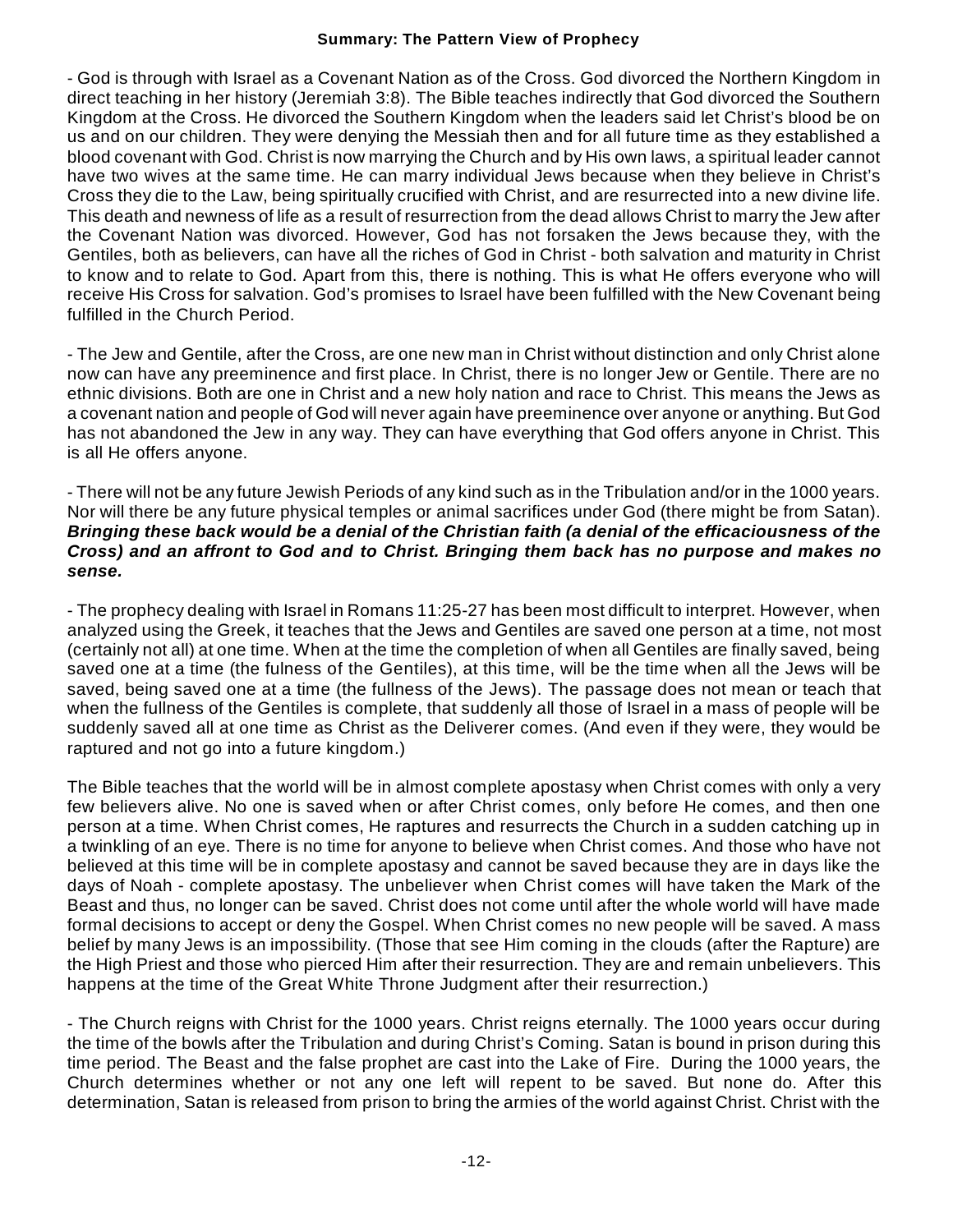angels kill all the unbelievers with the rod of iron and the wine press operations. He casts Satan and his angels into the Lake of Fire.

- The Second Coming of Christ covers the period of the 1000 years. It includes the Rapture and resurrection of the Church and the unbelievers. It includes the event of the Great White Throne Judgment. Because man's duration on the earth is 6000 years, the 1000 years of Revelation are but a day or short period of time included within the 6000 years. Thus they are probably not a literal 1000 years.

- The future prophesied events in the Old Testament, as discussed earlier, recorded in the natural are implemented in the spiritual in relationships - the spiritual replaces the natural. The Scripture directly teaches that the natural comes first and then the spiritual. Just examine the way the Old and New Testaments are written. For example, being in Christ has replaced being in the land of Israel. Note particularly that the Cross replaced physical temples and animal sacrifices with the Church being the sanctuary of God and living sacrifices. Spiritual warfare among believers has replaced physical warfare.

#### **Doctrines that Drive Prophetic Views**

There are several doctrines (and there are many others shared in this report) that drive our choice of prophetic doctrines and views. These doctrines show the Rapture will be Post-Tribulational and that there will not be a Jewish Golden-age Millennium. *They show that Dispensational Theology with a Pre-Tribulation Rapture and Jewish Golden-age Millennial Kingdom is not taught in the Bible. They show what must be fulfilled that causes God to bring the Tribulation and Rapture.*

#### *These driving doctrines include:*

1. After the fall of man in the Garden of Eden, everyone is born in the Dominion of Satan with a depraved nature that does not seek after God. It wants to sin, thus requiring a Justice to be satisfied, that man cannot do. When believing in the Christ's Cross that satisfied God's Justice for sin, as God works in them, one is called out from and transferred from the Dominion of Satan into the Kingdom of God. God's satisfied Justice is applied to their personal account, All called out people become the Church of Christ and are in the Kingdom of God. Thus, all believers from all time periods are in the Church of Christ. There are no exceptions. (If one does not believe in the Cross, they remain in the Dominion of Satan. If they believe in the Cross, they are the Church.) This doctrine precludes a Pre-Tribulation Rapture and anyone being saved after the Rapture. Thus, it also precludes a Jewish golden-age Millennial Kingdom.

2. The seventieth week of Daniel occurred during the ministry of Christ and in the first three and one-half years of the Church Period. The weeks were for the purpose to tell the Jews when the Messiah would come and, when He came, He would bring them the New Covenant. This doctrine precludes a Pre-Tribulation Rapture. (The characteristics of Revelation are all nations and not exclusively Jewish that would be required for the all-Jewish seventieth week to be equal with the endtimes Tribulation.)

3. The Cross broke down the barrier of the dividing wall between the Jew and the Gentile. Saved Jews and Gentiles are now one new man in Christ without distinction. They, as the Church, are a new holy nation unto the Lord and a new spiritual race unto Christ. Only Christ can now have any preeminence and first place. This doctrine precludes any future Jewish Periods. The only period after the Cross can be the period of the Church. Thus, the Church is now a new holy nation to God with the Jew and Gentile believer are one new man without distinction. This precludes a future Jewish Tribulation and a Jewish golden-age Millennial Kingdom. And thus, it precludes a Pre-Tribulation Rapture.

4. The Cross set aside physical temples and animal sacrifices forever. This action precludes these coming back again after the Cross. Thus, this doctrine precludes any return of the Jewish worship system and thus, precludes a Jewish Tribulation and a Jewish Golden-age Millennial Kingdom. Such a return of animal sacrifices would deny the efficaciousness of the Cross and be affront to God and to Christ. It would deny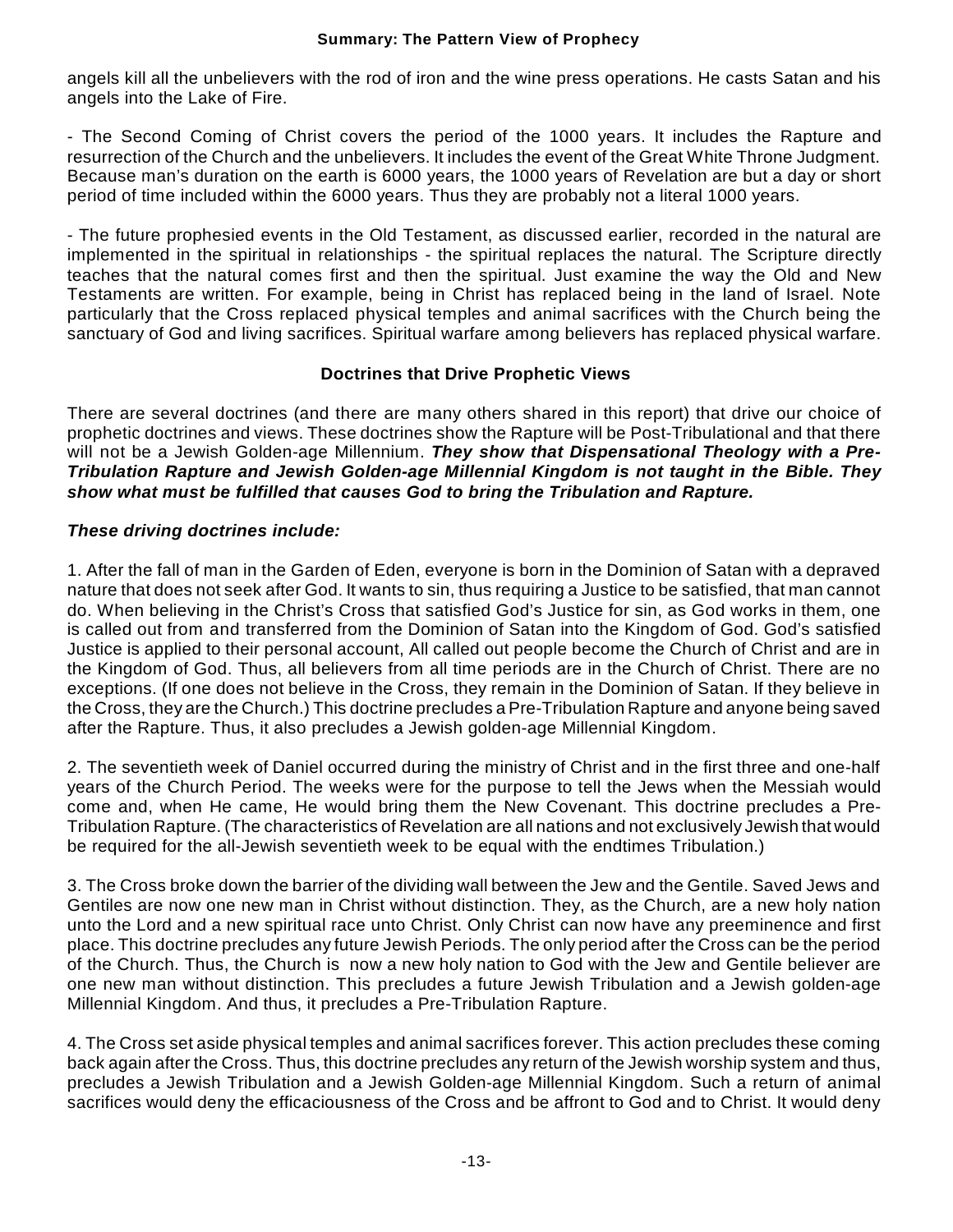the Christian faith.

5. The saints (the Church) are resurrected before the 1000 years begin and Satan is not bound in the Church Period. These doctrines preclude the 1000 years being in the Church Period.

6. Christ comes on the clouds to rapture the Church and to bring judgment on the high priest and those that pierced Him. In fact, every eye shall see Him coming. This means that the 1000 years and the Great White Throne Judgment will occur during Christ's Second Coming as He comes in the clouds.

7. The wheat (believers) cannot be separated from the tares (unbelievers) until all the tares are bundled for the fire. They are bundled in the Great Tribulation. Our Lord sits on the right hand of God the Father until His enemies become His footstool in the Great Tribulation. These doctrines preclude a Pre-Tribulation Rapture. The Rapture can only come Post-Tribulational. (And if there were to be a future millennium, the Rapture could not occur until after the Millennium because there would be unbelievers in this period. Thus, these doctrines also preclude a Jewish Golden-Age Millennium.)

8. The teachings in both Mark 13:27 and in 1 Thessalonians 4:13-18 show that Christ comes "for" and "with" His saints at the same time. He does not come for His saints before the Tribulation and with His saints after the Tribulation. This doctrine precludes a Pre-Tribulation Rapture. (Does He not come "for" the Tribulation saints when He comes? Is this not the Rapture?

9. Christ said that when He comes will He find faith on the earth? The Greek implies that there will be very little. He also said when He comes again, the days will be like the days of Noah. At that time, only a few believers were delivered and the rest, no longer being able to be saved, were killed. In the endtimes, they will no longer be able to be saved because they will have made formal decisions to deny the Gospel by taking the Mark of the Beast. This will be the case at the Coming of Christ. He will rapture and resurrect the Church (the few that are then living) at the marriage of the Lamb when He comes, and then kill all the remaining people, who are in great apostasy no longer able to be saved with the rod of iron and wine press operations.

10. The Rapture cannot come until the heavenly court gives Christ the legal authority after it determines at the seventh trumpet, after the Tribulation, that He has won the spiritual warfare over Satan. The Rapture cannot come until all people who are to live, have lived, and have made formal decisions to accept or deny the Gospel. God uses the Tribulation to polarize all people with these decisions using the Mark-of-the-Beast system.

If you have doctrines or views that disagree with these view- driving doctrines and conclusions, then you should review them for how they are actually implemented and how they harmonize with these doctrines.

#### **Major Interpretative Mistakes**

Major mistakes (in summary) in the published literature (by our perception), that lead to wrong conclusions in Bible prophecy include: (1) Making Daniel's seventieth week equal to the endtimes Tribulation and not seeing that it is now history when Christ (not the anti-christ) offered the Jews the New Covenant; (2) Making the Kingdom of God that Christ offered the Jews equal to the Kingdom of Israel ruled from the earth and not seeing that Christ offered the Jews the Kingdom of God ruled from heaven that was implemented throughout the Church Period - the offer was for salvation in Him founded on the Cross, not a physical location on earth that was to be future; (3) making the endtimes Day of the Lord equal to the entire endtimes Tribulation instead of seeing that it applied to the time of the bowls that occur after the Rapture and during Christ's Second Coming and after the Tribulation; (4) making the Church include only those believers in the Church Period, instead of all believers from all of history that have been called out from the Dominion of Satan into the Kingdom of God by believing in the Cross; (5) making the endtimes Tribulation history, instead of future, just before Christ's Second Coming, when after the Tribulation, Christ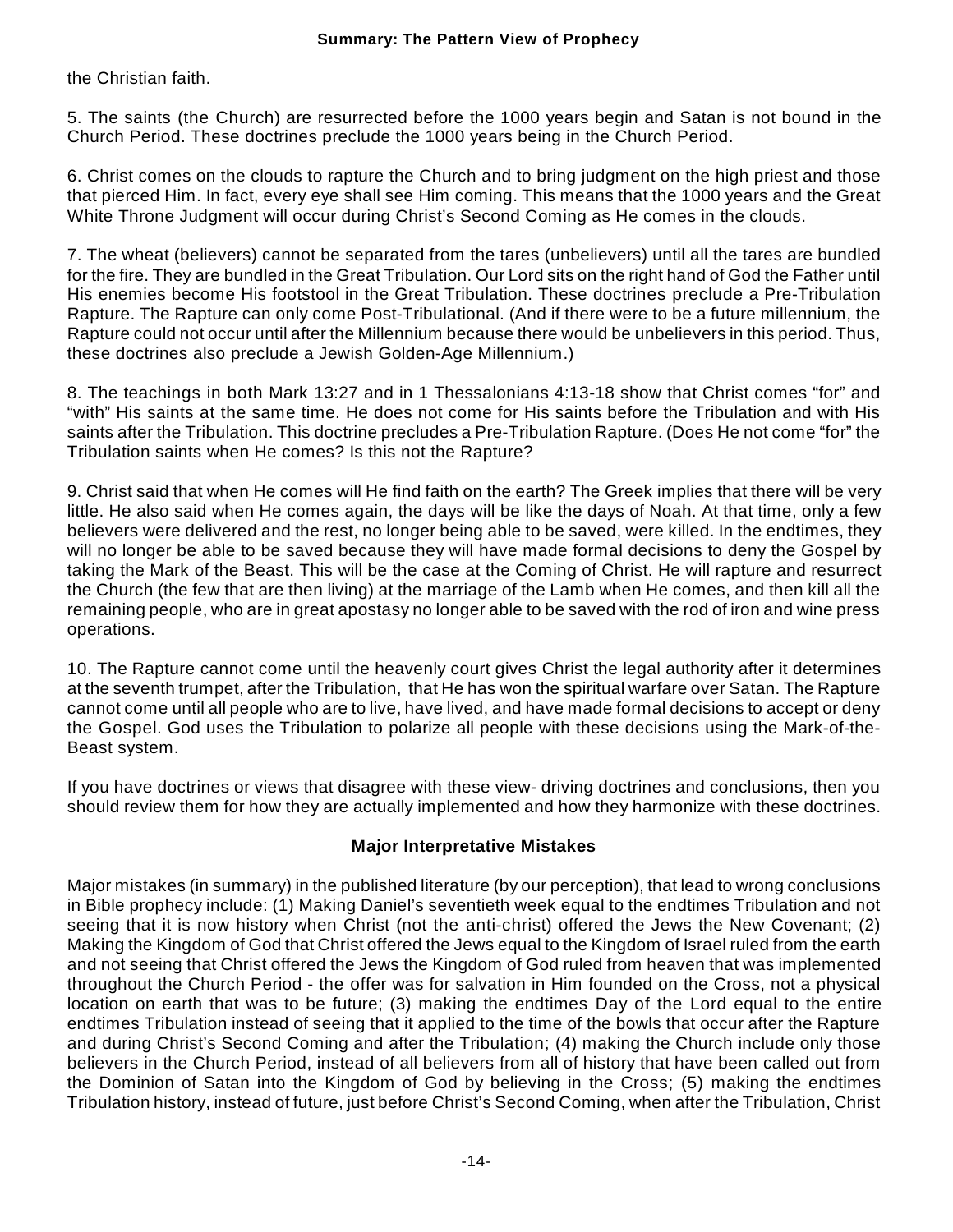casts *the persons* of the beast and false prophet of the Great Tribulation into the Lake of fire; (6) believing that Christ comes for His saints before the Tribulation and with His saints after the Tribulation instead of believing that Christ comes with and for His saints at the same time at His Second Coming; (7) believing that Christ will bring Israel a millennial kingdom on earth (consisting of both believers and unbelievers) after Christ's Second Coming, instead of seeing that all believers, are the Church and a new nation in Christ, and in the Kingdom of God; Not seeing that the true Israel are those of promise and saved in Christ and are not those that are just born in Israel) and are raptured at Christ' Second Coming - all unbelievers, including those of Israel, are outside this nation of the Church and remain in the Dominion of Satan; (8) believing that God has a different future location for Israel (the land) than for the Church (new Jerusalem) instead of seeing that God has but one plan for all believers, Jews and Gentiles, to become mature in Christ, and then take them to the new Jerusalem; (9) forcing the Rapture to be imminent just before the Tribulation begins when it has not happened for over 2000 years, instead of allowing the possibility to be imminent just before the Tribulation ends (it could not be imminent until after the Canon of Scripture was complete AD 96 and until after Jerusalem and the temple were destroyed in AD 70); (10) believing that the wrath the Church will miss (via the Rapture) is in the Tribulation, instead of the wrath that is in the bowl period and in the Lake of Fire after the Rapture, and after the Tribulation; (11) believing that the man of lawlessness is revealed only after the Church is removed with the Holy Spirit instead of what the context teaches until God removes His constraint that allows him to be revealed; (12) believing that the Church will be raptured before the hour of trial (assumed to be the endtimes Tribulation without proof) begins instead of based on an alternate interpretation and translation that the Church is preserved through the hour of trial, having eternal security in Christ; (13) requiring multiple resurrections of the Just (such as one before the Tribulation and one afterward) instead of believing only one at Christ's Second Coming as the Bible teaches; and (14) believing the abomination of desolation and the listed Great Tribulation of the Olivet Discourse (such as in Matthew 24) occur in Revelation's Tribulation instead of occurring in AD 70 as God brought judgment against the Jews using the Roman armies (the abomination of desolation was the Roman armies acting in the temple).

*There are no Scriptures that teach a Pre-Tribulation Rapture or that places a Jewish Kingdom in the 1000 years period or that places the 1000 years in the Church Period.* These choices have been made by assertion, which we believe the Bible does not teach. *The New Testament is silent about the concept of a Jewish Golden-age Millennial such that it does not happen or it is not very important.* **The Bible teaches directly that all the promises to Israel concerning them possessing the land have been fulfilled (**See Joshua 21:43, 45; Nehemiah 9:7-8, 24; Ezekiel 33:24**).** The Bible directly teaches a Post-Tribulation Rapture. (There are other errors and discussions in the main report.)

A stumbling block for interpreters is seeing how the Old Testament promises to Israel are actually fulfilled. Many want them fulfilled literally as they are literally written. However, the Bible teaches, as previously presented, that the natural comes first and then the spiritual.<sup>4</sup> The Old Testament is written in the natural (story form) and New Testament is written in the spiritual (relationship form). So we should look for those promises in the Old Testament written in the natural to be implemented in the New Testament in the spiritual in relationship form. This is what happens. For example being in fellowship with God was in the land of Israel in the Old Testament (natural) and it is being in Christ based on the New Covenant in the New Testament (spiritual). This is taught in Daniel 9 when God restores the Jews from Babylon to Israel's land (natural) and then to Christ as He offers them then the New Covenant (spiritual). The Bible teaches that Christ is now ruling on David's throne, but from heaven in a relationship concept, not on the earth as a general ruler as many believe will happen in the 1000 years. The Church being a living sacrifice and sanctuary of God has replaced animal sacrifices and physical temples. Natural physical warfare for God's people in the Old Testament has been replaced by spiritual warfare in the New Testament after the Cross. Thus, because the Bible teaches this, the natural implemented in the spiritual must be carefully investigated and not ignored because we want it a particular way. This subject is discussed in the main

<sup>4</sup>. *1 Corinthians 15:46- However, the spiritual is not first, but the natural; then the spiritual.*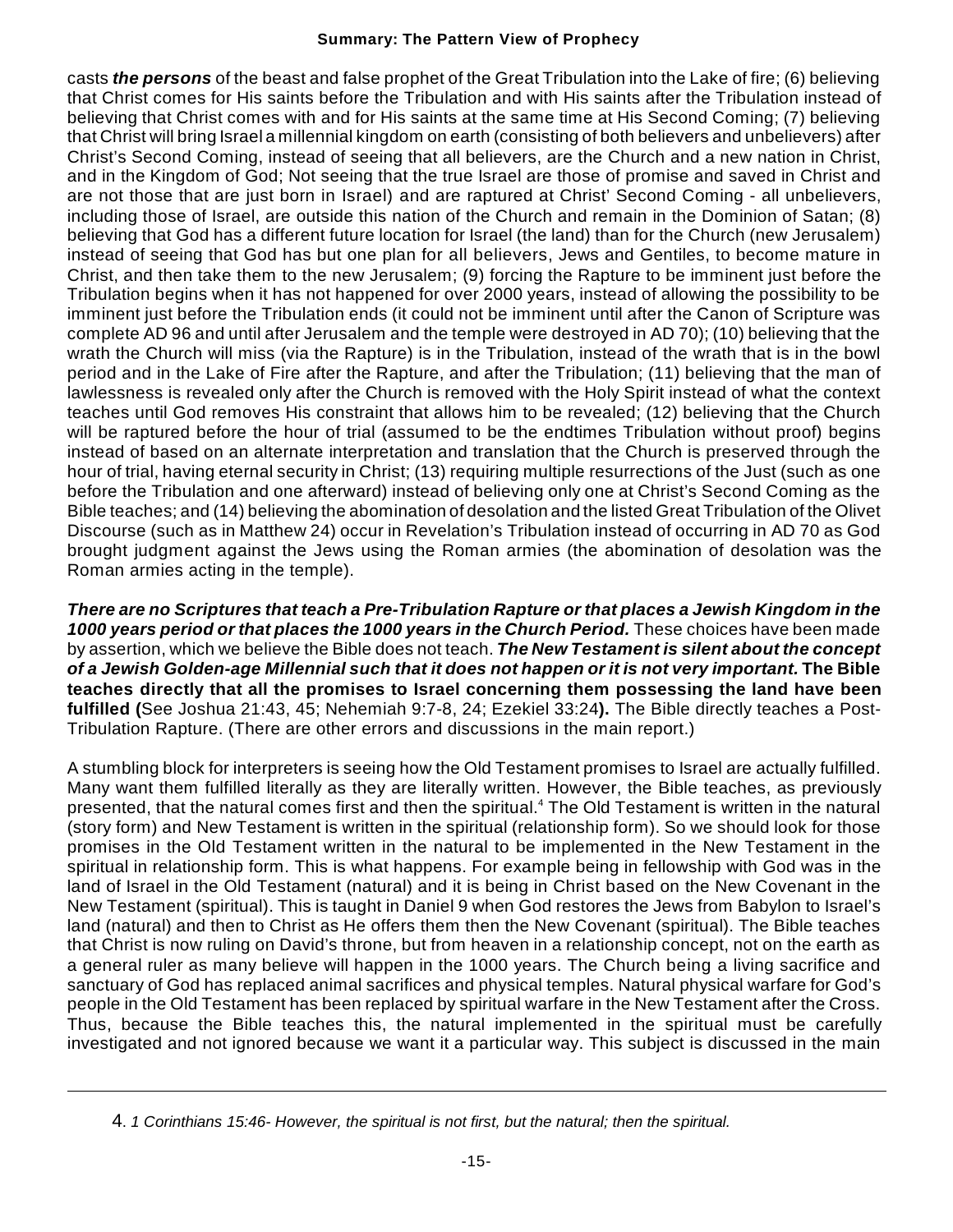report in detail for many of the promises to Israel, being given in the natural, but implemented in the spiritual in relationships.

#### **Wrongly Assumed Teachings by Pre-Tribulationists That Do Not Establish a Pre-Tribulation Rapture**

In order to have a Pre-Tribulation **all** of the following must be true (The Bible does not teach any of them):

- The Rapture can be imminent at any time and will occur just before the Tribulation begins.
- Daniel's seventieth week is equal to the endtimes Tribulation.
- God will return physical temples and animal sacrifices.
- The Church is composed of only those believers in the Church Period.
- The Church, composed of only believers, goes to heaven and Israel, composed of both believers and unbelievers, goes into the Land.
- God shows partiality allowing some believers to be raptured before the Tribulation and put other believers in the Tribulation.
- The wrath of God the Church is to miss is in the Tribulation, not the Lake of Fire.
- Christ does not come for and with His saints at the same time. He comes for His saints before the Tribulation and with His saints after the Tribulation.
- At the Rapture before the Tribulation, the Church is not resurrected because there is only one resurrection of the Just at Christ's Second Coming.
- The last Great Day of the Lord is equal to the endtimes Tribulation.
- Jewish and Gentiles believers are not now one new man in Christ without distinction and one holy nation to the Lord.
- Maturity now in Christ is not essential for eternity.
- God is married to both Israel and to the Church at the same time.
- The tares are bundled for the fire before the Tribulation begins so the wheat can be separated from the tares in Rapture before the Tribulation.
- The enemies of Christ become His footstool before the Tribulation begins.
- The Bible does not use the oriental marriage concept so the Church can be raptured before Christ's Second Coming.
- The three Greek words with the Greek article for the coming, the appearance. and the revelation of Christ can refer to more than one event such as one before the Tribulation and one after the Tribulation.
- The Kingdom of God is ruled from the earth and is equal to a future kingdom of Israel on earth after Christ's Second Coming.